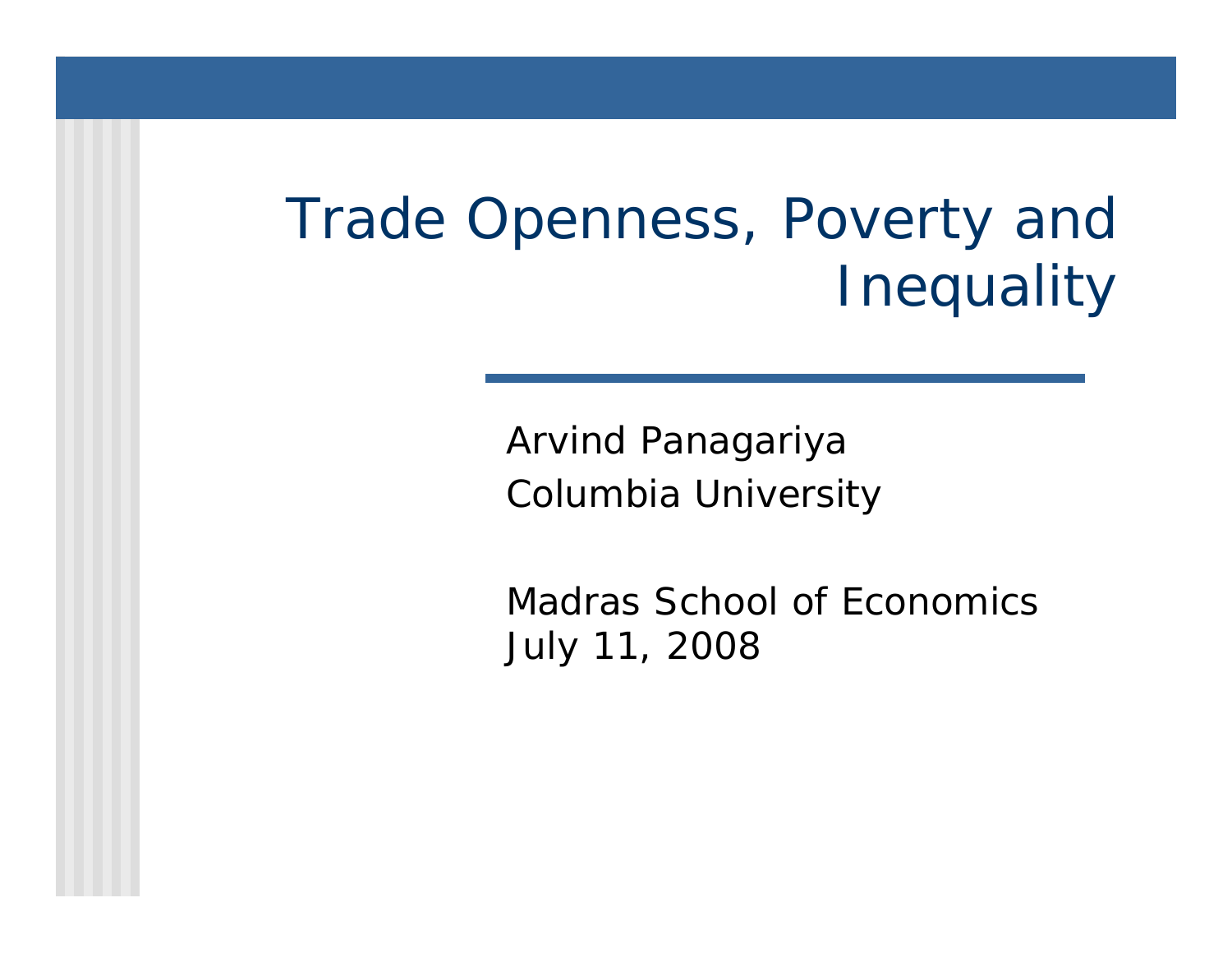## Distinguish between Poverty and **Inequality**

- **Poverty relates to ensuring a minimum** living standard—in developing countries, this is often the income necessary to maintain healthy level of calorie consumption, shelter and clothing
- **I** Inequality is about the distribution of income across all income groups
- **Poverty is a far more serious problem** than inequality
- Greater equality of distribution does not necessarily imply less poverty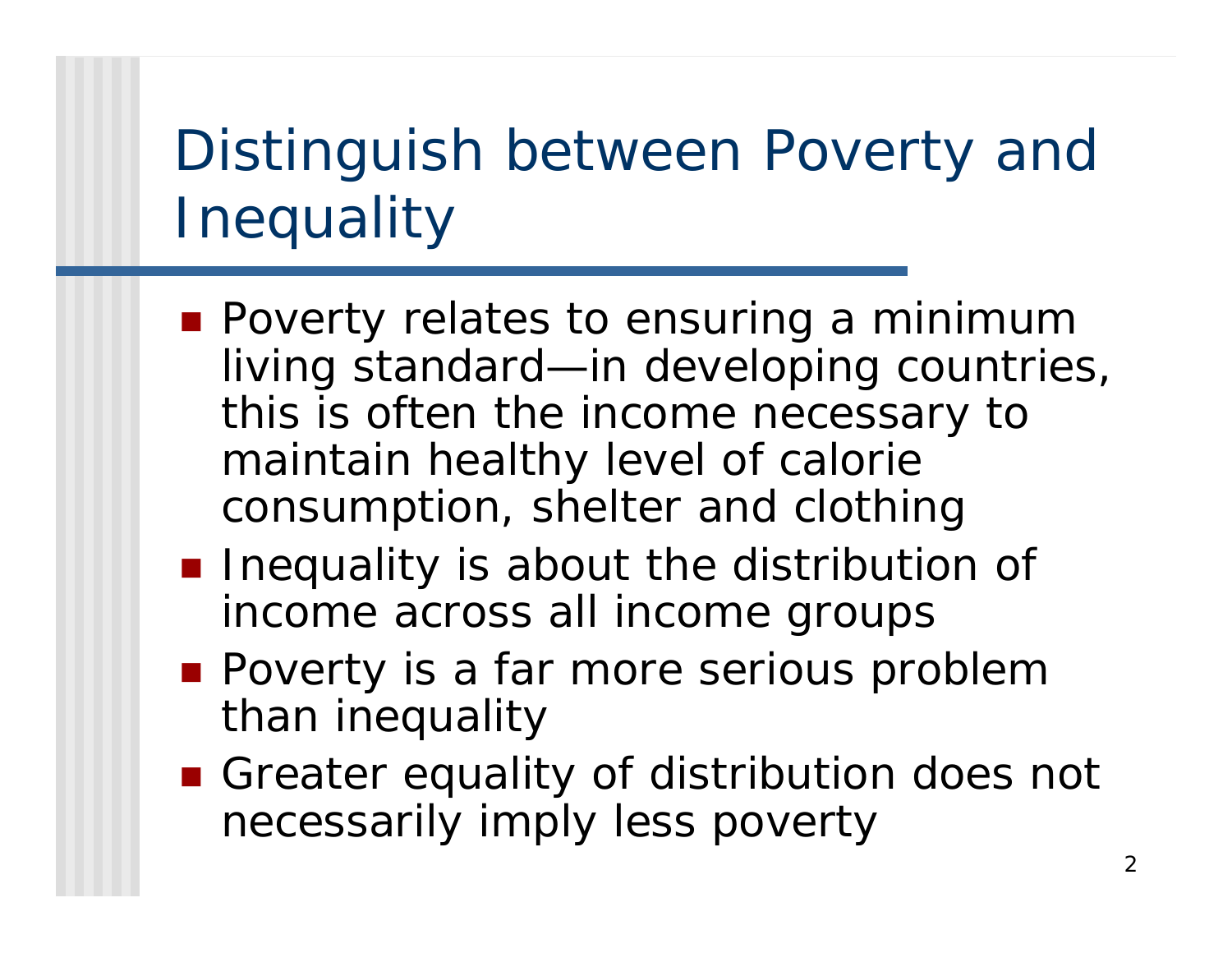#### Openness and Poverty in Developing Countries: Links

#### b. Direct Link:

- The Stolper-Samuelson Effect
- Removal of Bias Against Agriculture
- **Indirect Link (through growth)** 
	- The "Pull-up" Effect of Growth
	- Shift to labor-intensive n Shift to labor-intensive manufacturing (apparel, toys,<br>footwear, light consumer goods)
	- **Increased demand for non-traded services (construction** services; domestic tourism related services; household services; sales services f or various durable goods including automobiles, refrigerators, washing machines, cooking ranges and televisions sets; repair services for these goods; and driving services)
	- More Fiscal Resources for Anti-poverty programs
	- Better Access to Public Services (VERY poor often do not access health and education)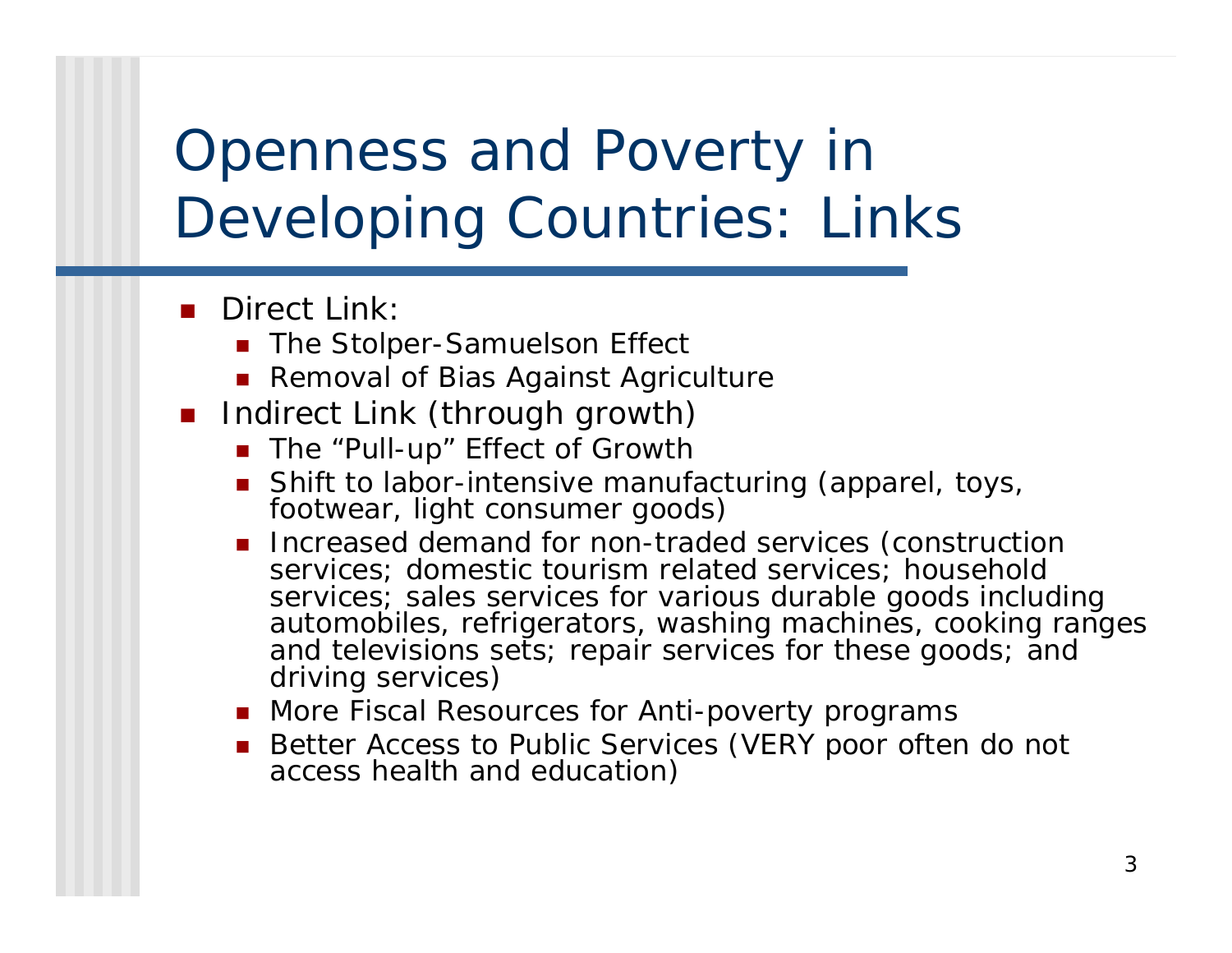#### **Qualifications**

- When openness does not result in sustained rapid growth, it is unlikely to bring poverty down
- Low levels of growth may fail to bring poverty down but sustained rapid growth will rarely fail to do so
- Not EVERYONE who is poor will necessarily be helped at once—the state ment on poverty reduction is limited to AGGERGATE poverty reduction
- **This is why anti-poverty program (made possible** by rapid growth in revenues in a rapidly growing<br>economy) are an essential complement to growth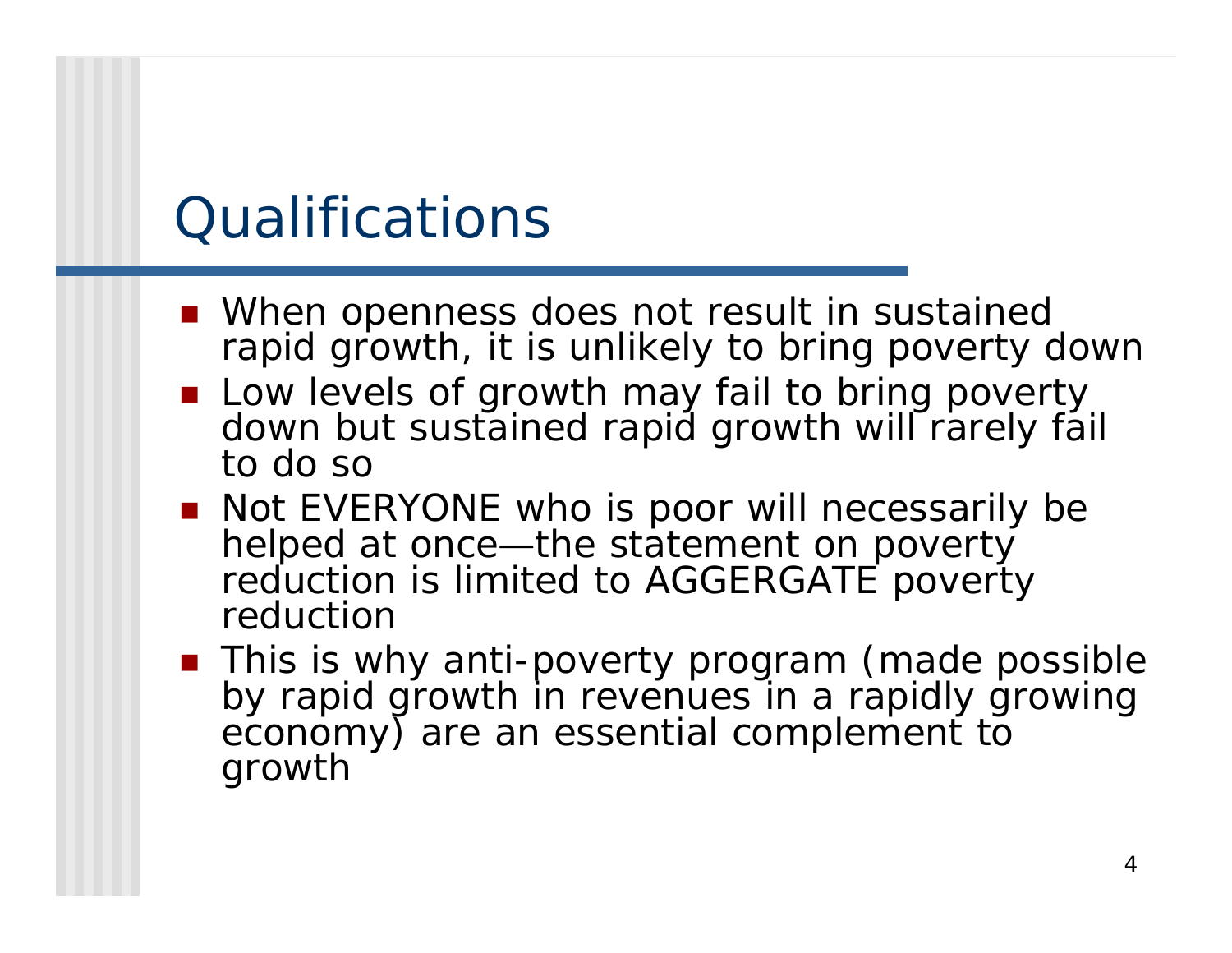#### Nature of Growth Matters

- Growth of richer groups may impoverish the poor: the Green Revolution and the role for price supports for farmers
- **Heavy industry versus light/labor**intensive-industry oriented growth (India versus the Far Eastern economies in the 1960s & 70s)
- Skilled-Services-driven versus lightmanufacturing-driven growth (China versus India currently)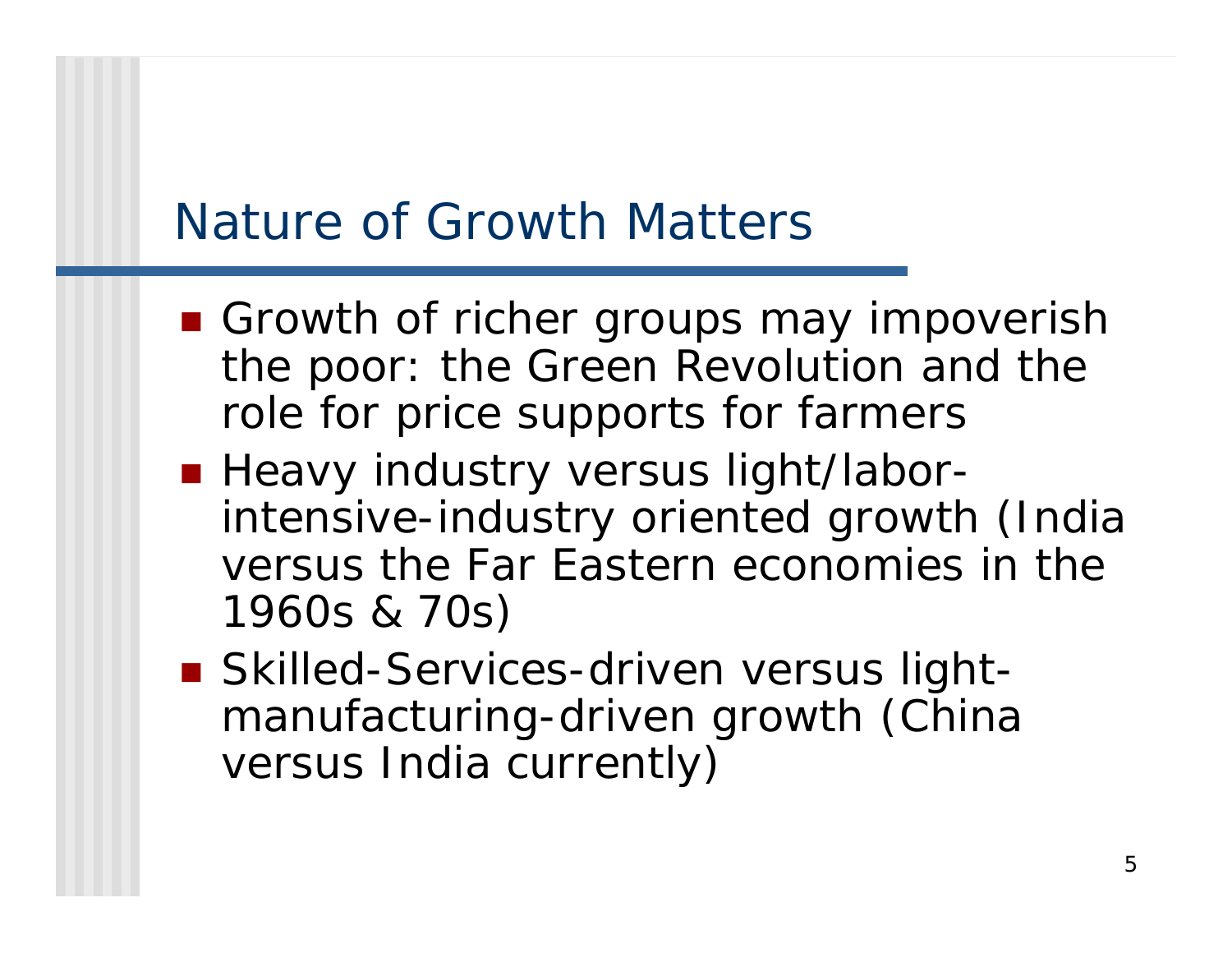Policies to improve the access of the poor to benefit from growth are desirable as well

- Roads and electricity
- Access to credit (rural-branch expansion in India in the 1970-80s versus micro credit)
- Turning potential collateral into actual collateral (land titles etc.)—Hernando de Soto (*The Mystery of Capital*)
- Political voice—democracy, legal standing to social action groups (NGOs), freedom of information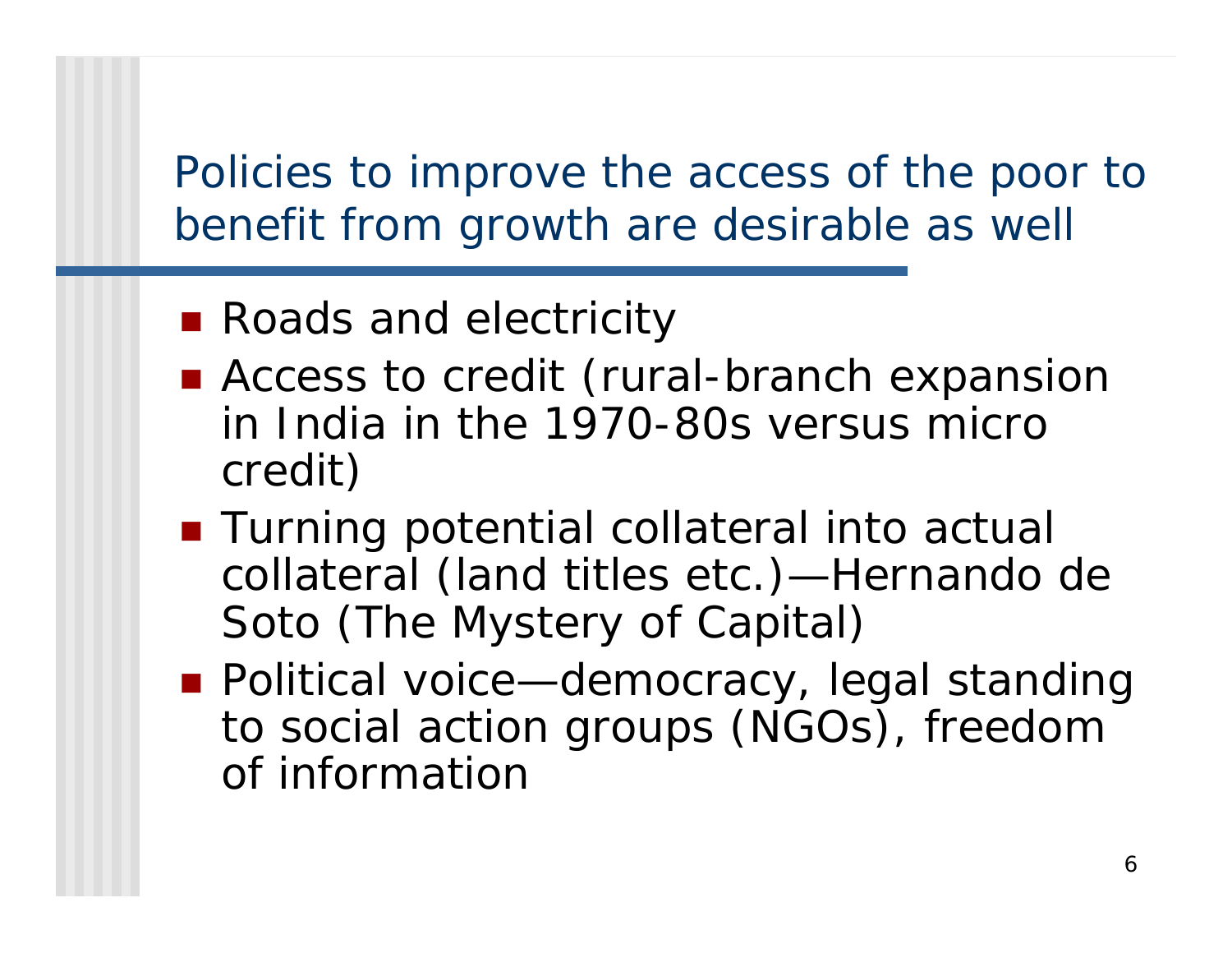## Measures of Poverty

- **Headcount Ratio (HCR): percentage of** the population below the poverty line
- The poverty-gap index (PGI): The gap between poverty line and the average expenditure of the poor as percentage of the poverty line.
- **Each of these measures has limitations** but being simple they are popularly used
- There are other, statistically more sophisticated measures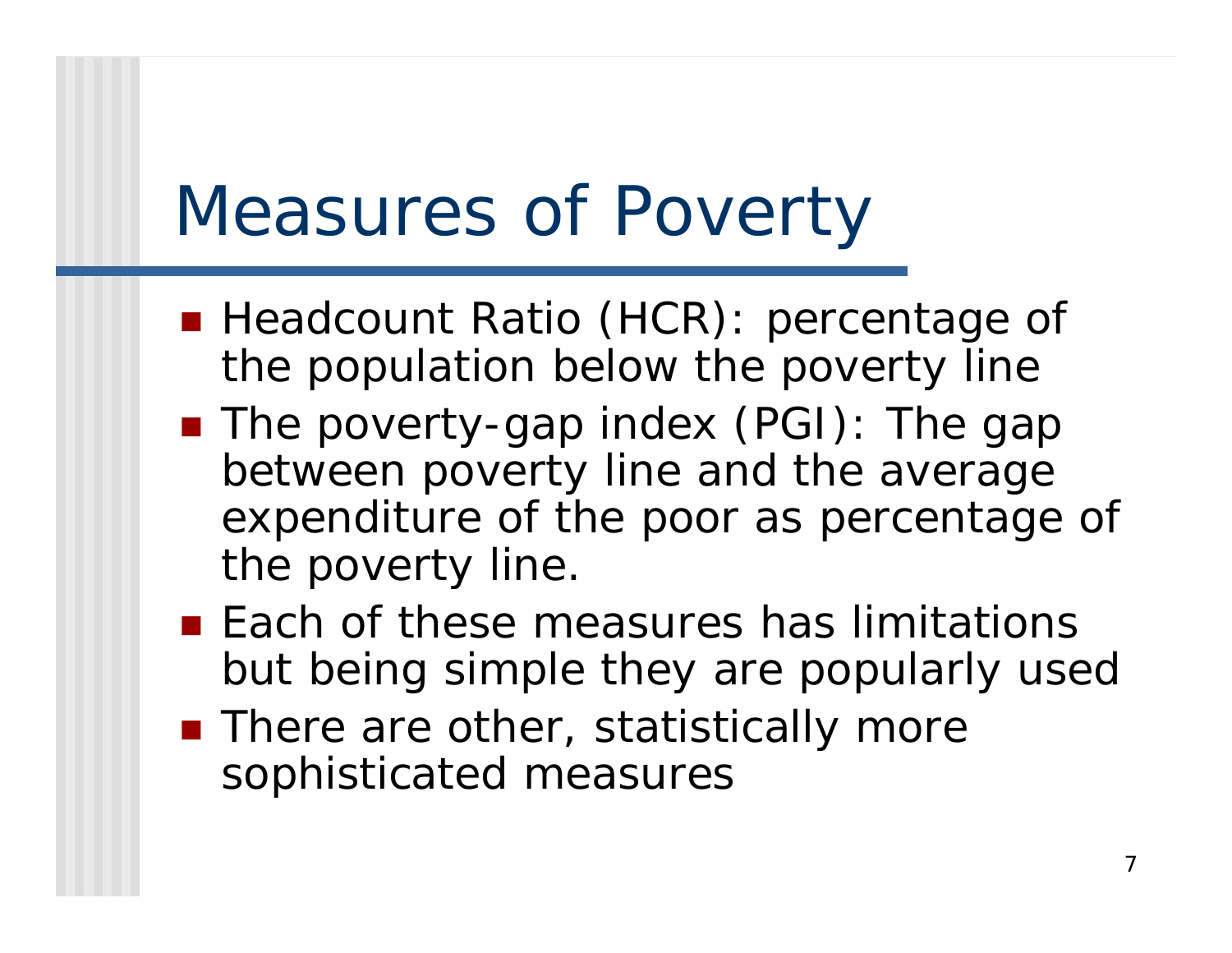#### Defining Poverty Ratio

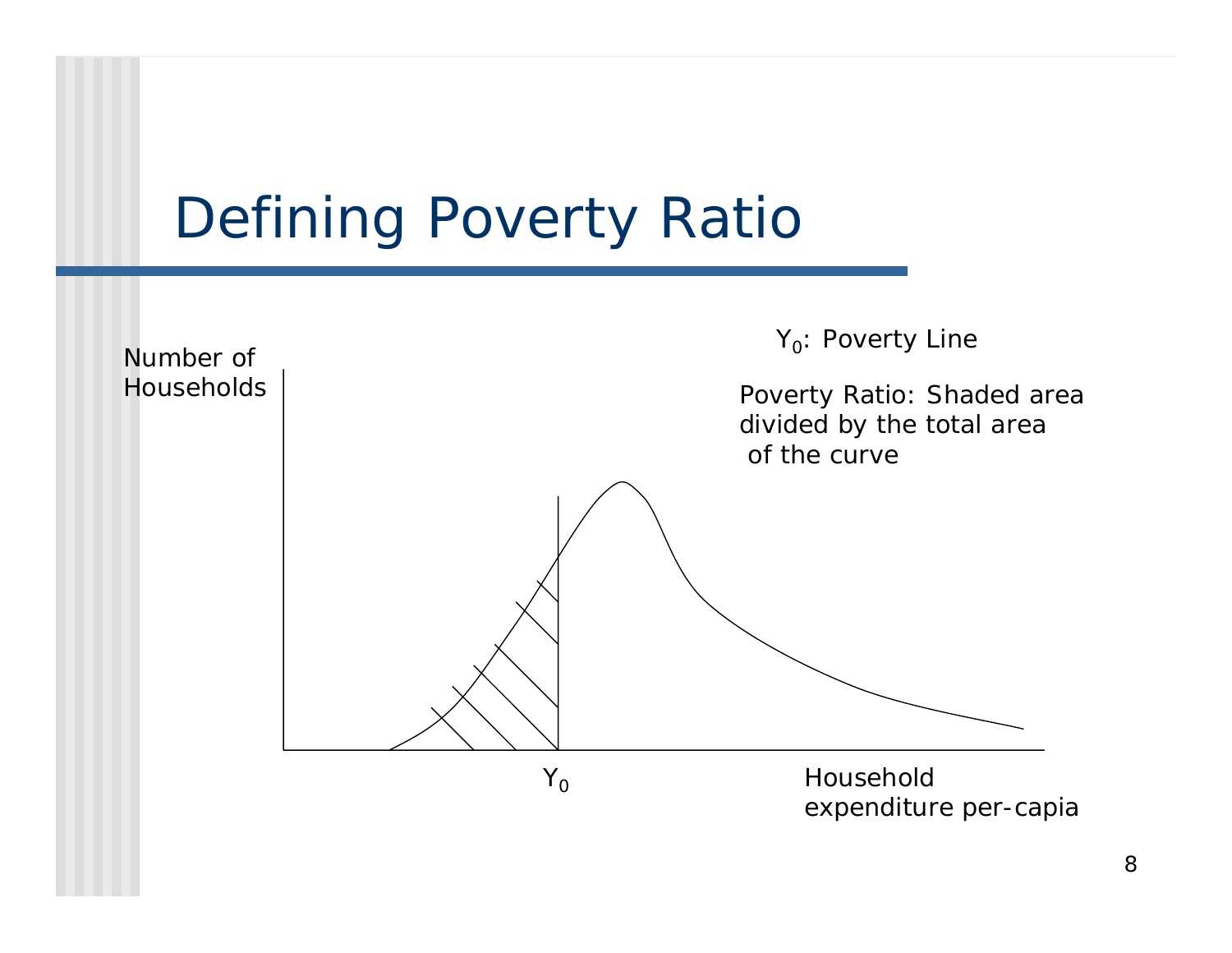#### Measuring Poverty: How it is done and Some Limitations

- Sample Surveys: distribution of Consumption Expenditure (or income)
- **Differences in sample designs across nations (7** versus 30 day recall periods)
- **Differences in time periods covered (which** months of the year the survey is in the field matters)
- **Price changes over time within a country**
- **PPP related issues for international comparisons**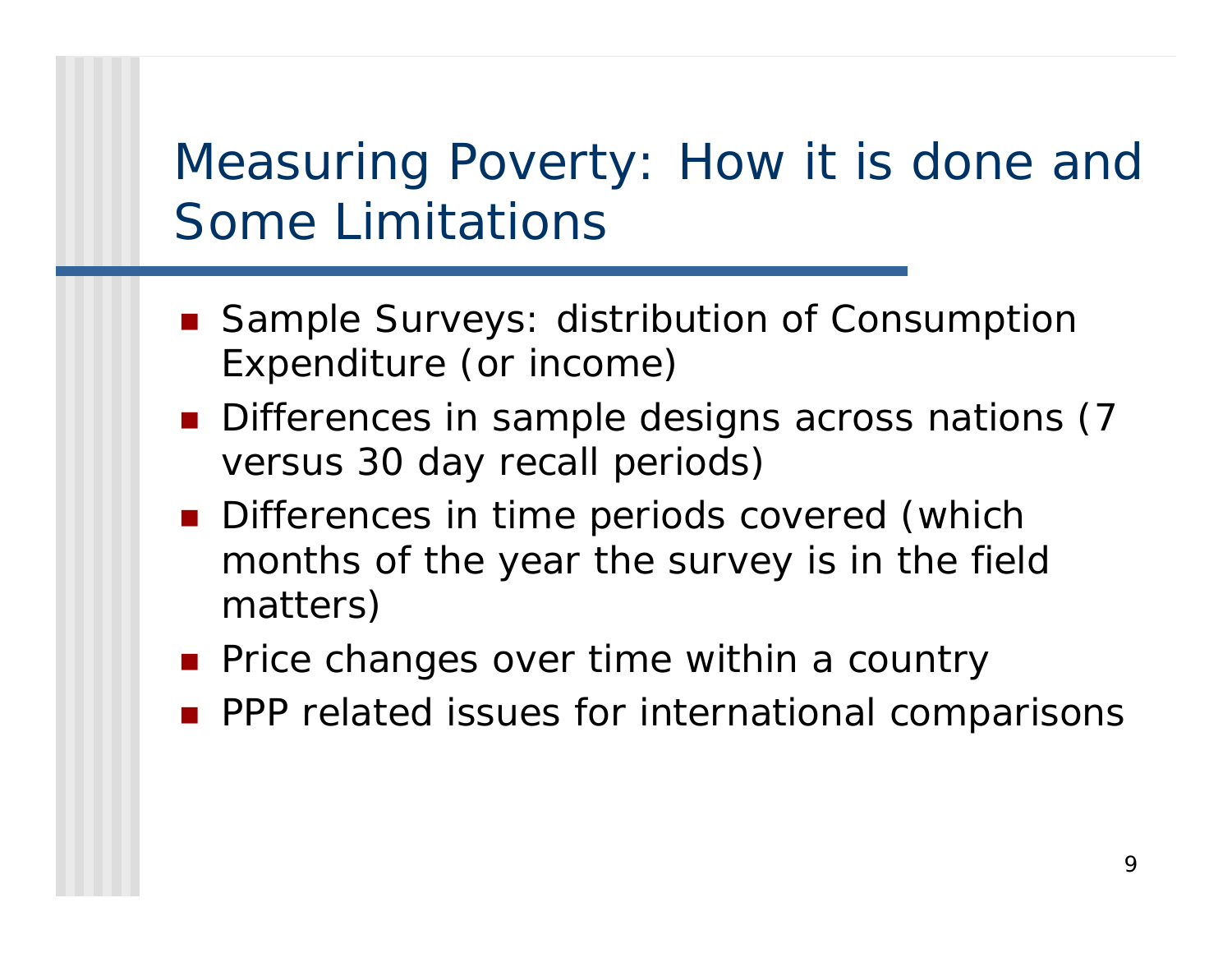#### Growth and Poverty: Study by Fields (1980)

- Gary Fields (1980) puts together the evidence available until 1980. He finds credible studies on 13 countries.
- Nine exhibited "demonstrable improvements" in the economic position of the poor and also grew at moderate to fast rate.
- One (Sri Lanka 1953-73), achieved substantial reduction in poverty in spite of slow growth.
- Two (Argentina 1953-61 and the Philippines 1951-61), experienced deterioration in poverty despite fast growth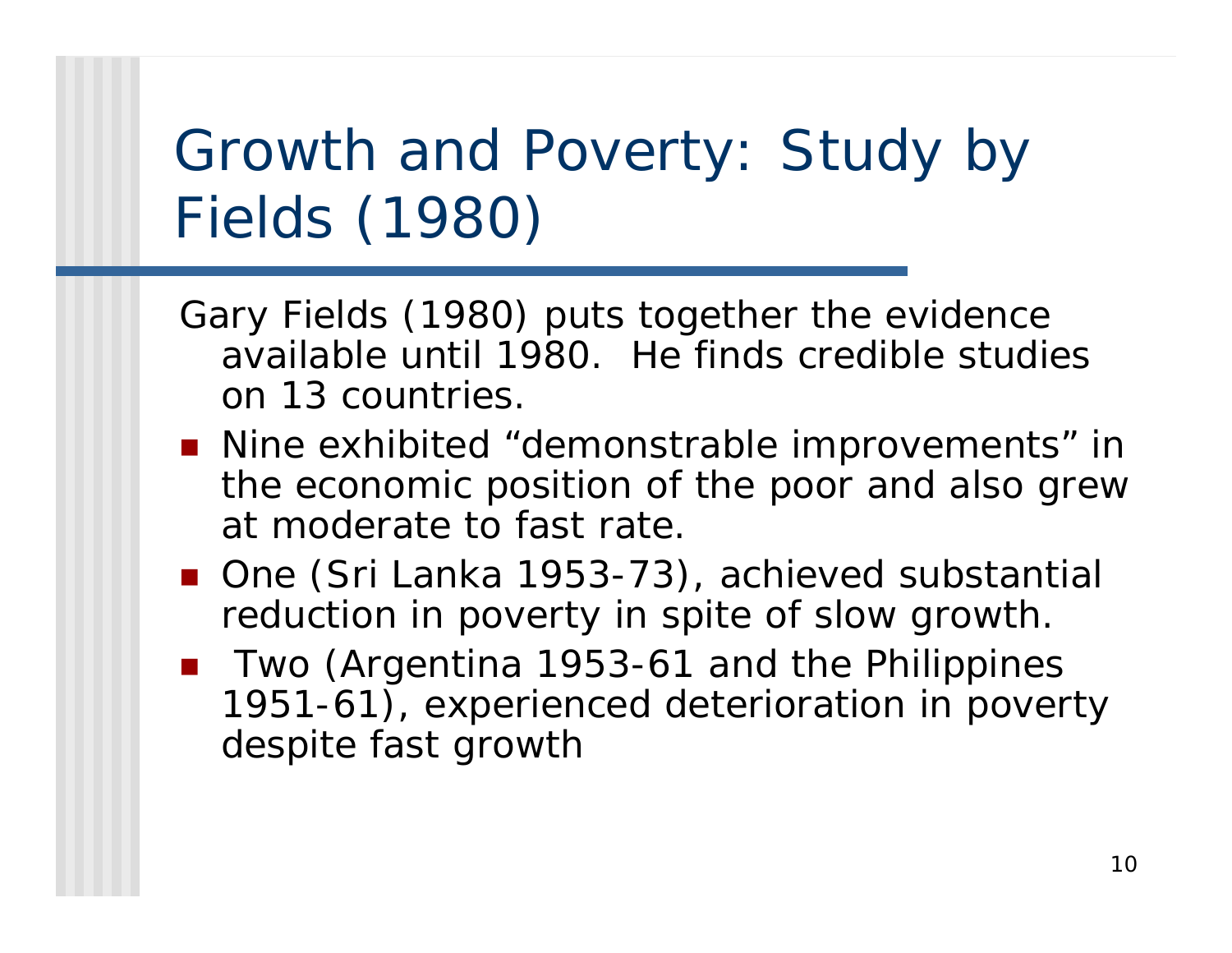#### Additional Early Studies

- Ahluwalia, Carter and Chenery (1979) studied 12 cases
	- Real per-capita income of the poorest 20 percent rose with growth in every case
- Fields (1989) compiled consistent data on poverty for 18 countries. Out of these
	- **poverty fell in 14 cases, rose in three and did** not change in one
	- In two of the cases in which poverty rose, economic growth had been negative
	- only one case in which economic growth had not brought poverty down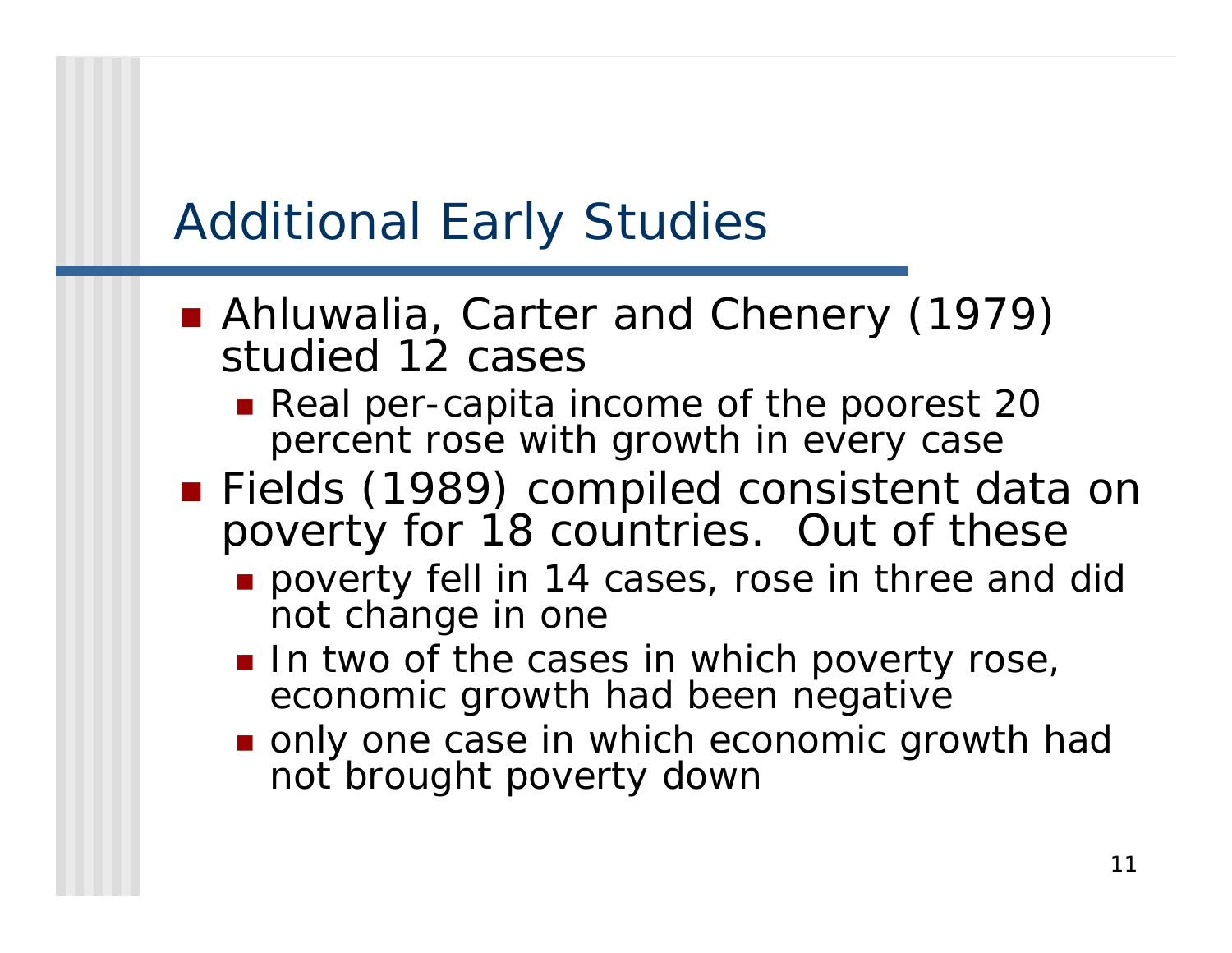#### Major Study by Deininger and Squire (1996)

- **They assemble an extensive and high-quality data** set on changes in poverty and income distribution
- These data yield 88 cases of income growth and 7 cases of income decline.
- $\blacksquare$  In the former group, income of the poor rises in 77 cases and declines in 11 cases. In the latter group, income of the poor falls in 5 and rises in 2 cases.
- Thus, out of a total of 95 episodes, 13 fail to conform to the hypothesized positive correlation between growth and poverty reduction. A case-by-case review reveals that non-conformity in 9 of these episodes disappears if longer periods are considered.
- **IF In three of the remaining four cases, growth was less** than 2 percent.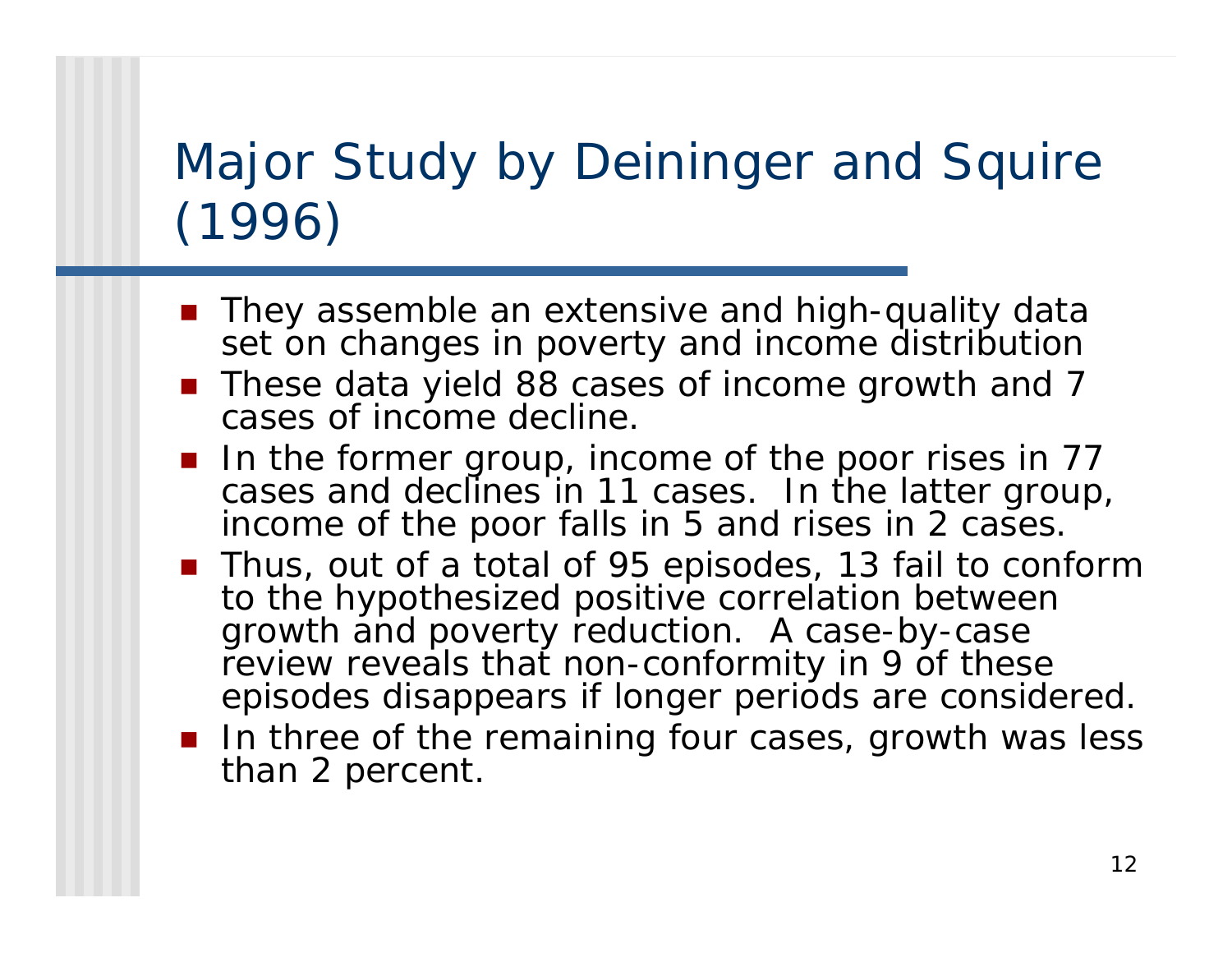# Regression studies

- $\blacksquare$  Large number of regression studies showing declining poverty with rising per-capita incomes
- L Ahluwalia (1976) explicitly examined what was then called the "absolute impoverishment" hypothesis. He found that a 1 percent increase in the nationwide per-capita income raises the average income of the bottom 20, 40 and 60 percent of the population though by less than 1 percent. Ahluwalia thus rejected the absolute impoverishm ent hypothesis.
- $\mathcal{L}^{\text{max}}_{\text{max}}$ ■ Chen and Ravallion (1997), Roemer and Gugerty (1997), Timmer (1997), and Gallup, Radelet and Warner (1998) have found the same relationship in terms of the poverty ratio or the average income of the poor. The former falls and the lqtter rises as per-capita incomes rise.
- $\mathcal{L}^{\mathcal{A}}$ ■ Most influential are a set of papers by Dollar and Kraay (2002 and 2004) and Kraay (2006). In "Growth is Good for the Poor," they show that on the average, a 1 percent increase in per-capita income leads to a 1 percent increase in the average income of the bottom quintile of the population.
- $\mathcal{L}_{\rm{max}}$  Each of these studies can be criticized for one shortcoming or another but taken together they surely indicate a close link between growth and poverty reduction.
- $\mathcal{L}_{\mathcal{A}}$ This is reinforced by several recent country experiences.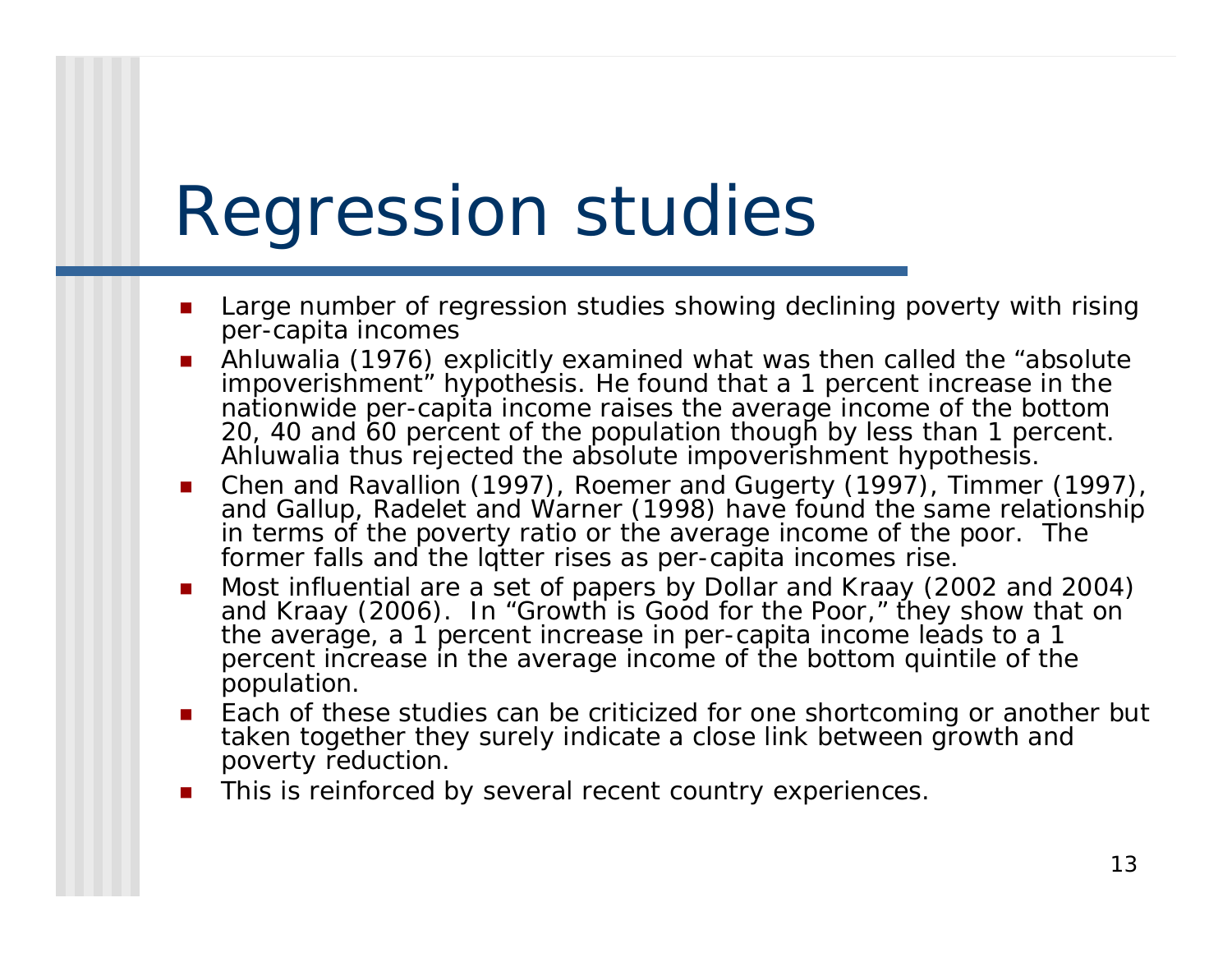#### Openness and Poverty: More Recent Country-specific Evidence from Asia

- • According to the dollar-a-day criterion, the large majority of Asia's poor live in South Asia. This region has also been traditionally the least open to trade.
- $\bullet$  Based on the national poverty line, as China opened its economy, the proportion of the poor declined from 28% in 1978 to 9% in 1998.
- The lowest rates of poverty in developing Asia are in the most open economies of East and Southeast Asia. Poverty By the dollar-a-day criterion has been virtually eliminated in Hong Kong, Korea, Singapore, and Taiwan, the most open of Asia's economies.
- $\bullet$ Latest experience of Vietnam:poverty cut in half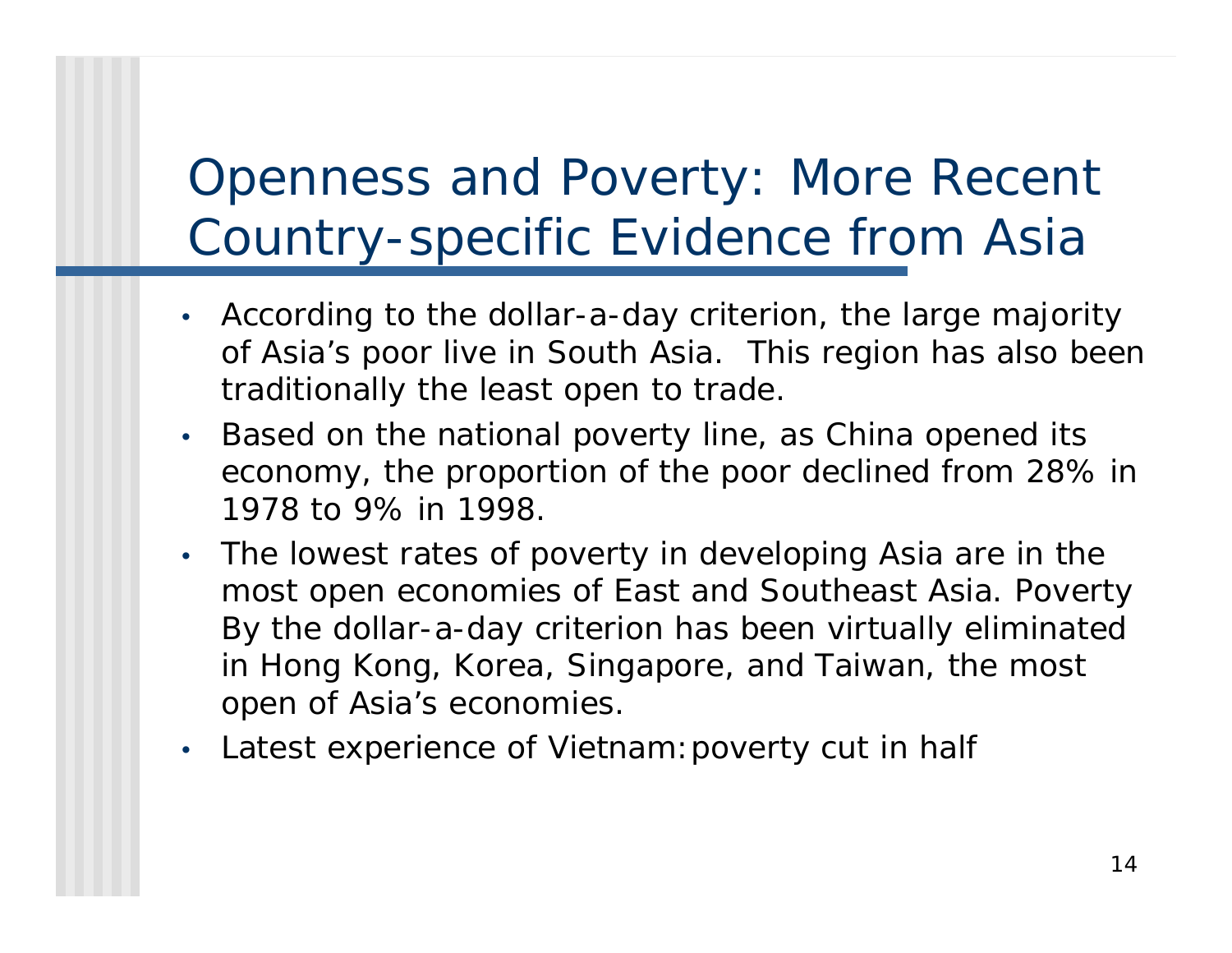#### Openness, Growth and Poverty: A Close Look at India

**P o v e r ty R a tio: 1951-62 ( p.c. g r o w t h < 2 % )**

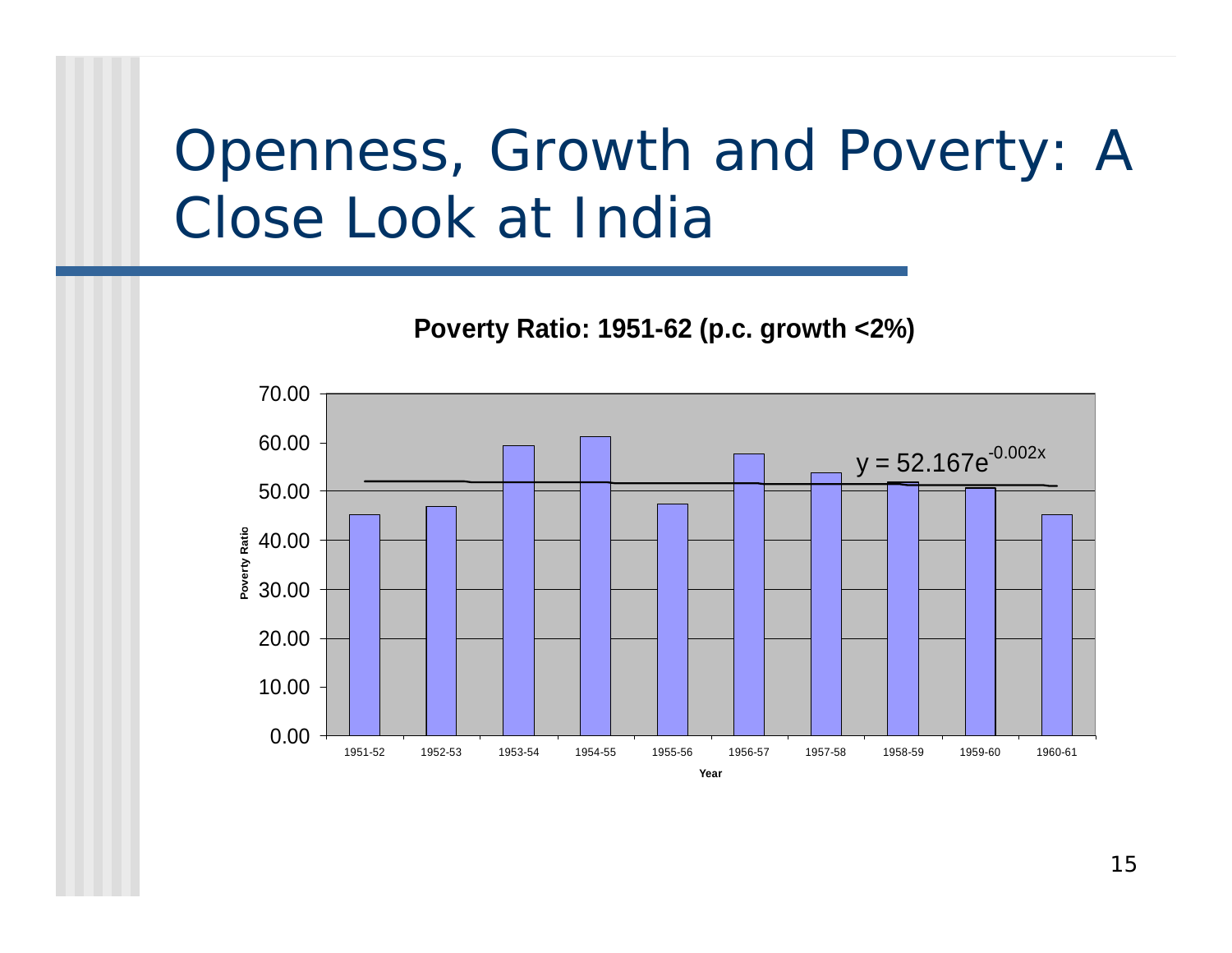#### Openness, Growth and Poverty: A Close Look at India

**P o v e r ty R a tio: 1963-74 ( p.c. GD P g r o w t h: < 1.5 %)**

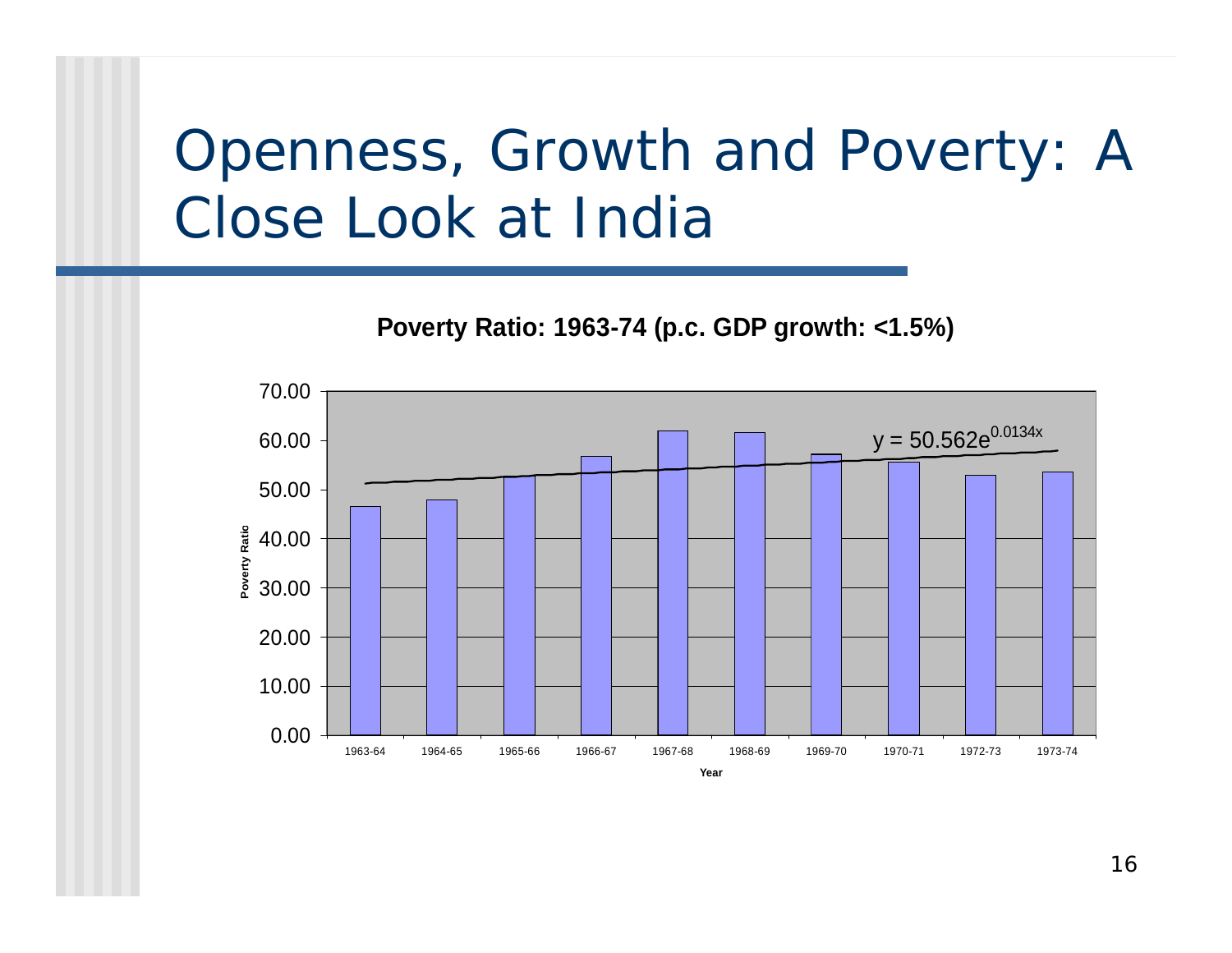#### Openness, Growth and Poverty: A Close Look at India

#### 1973-74, 1977-78, 1983, 1987-88, 1993-94 and 2004-05

Poverty Ratio



17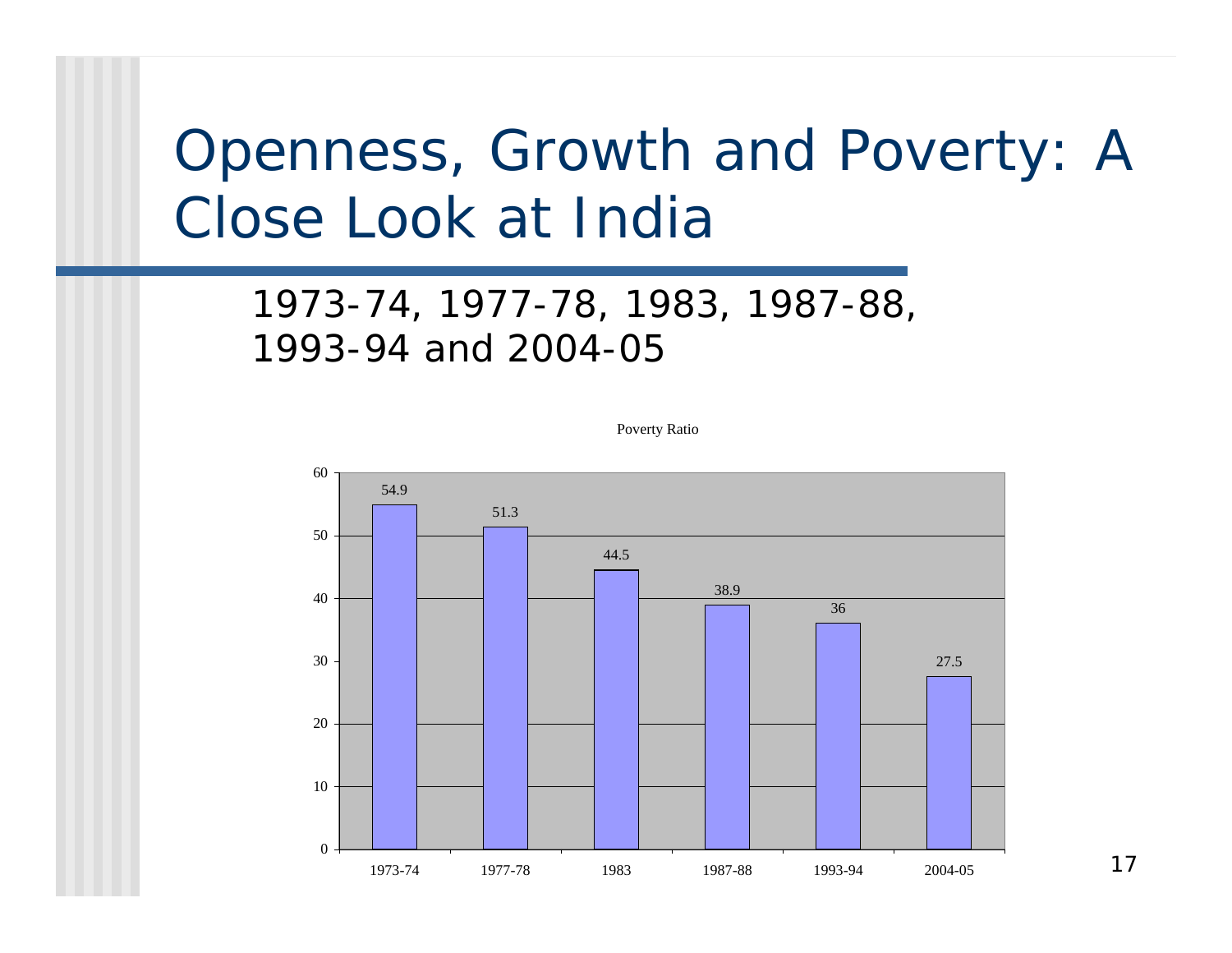Openness and Poverty: Countryspecific Evidence from China

- Ratio of trade in goods and services to GDP rose from 19 percent in 1980 to 49 percent in 2000
- Growth rate of the country has been in the dou ble digits during the 1980-2000
- According to the official poverty line, the proportion of the poor in China fell from 28% in 1978 to 9% in 1998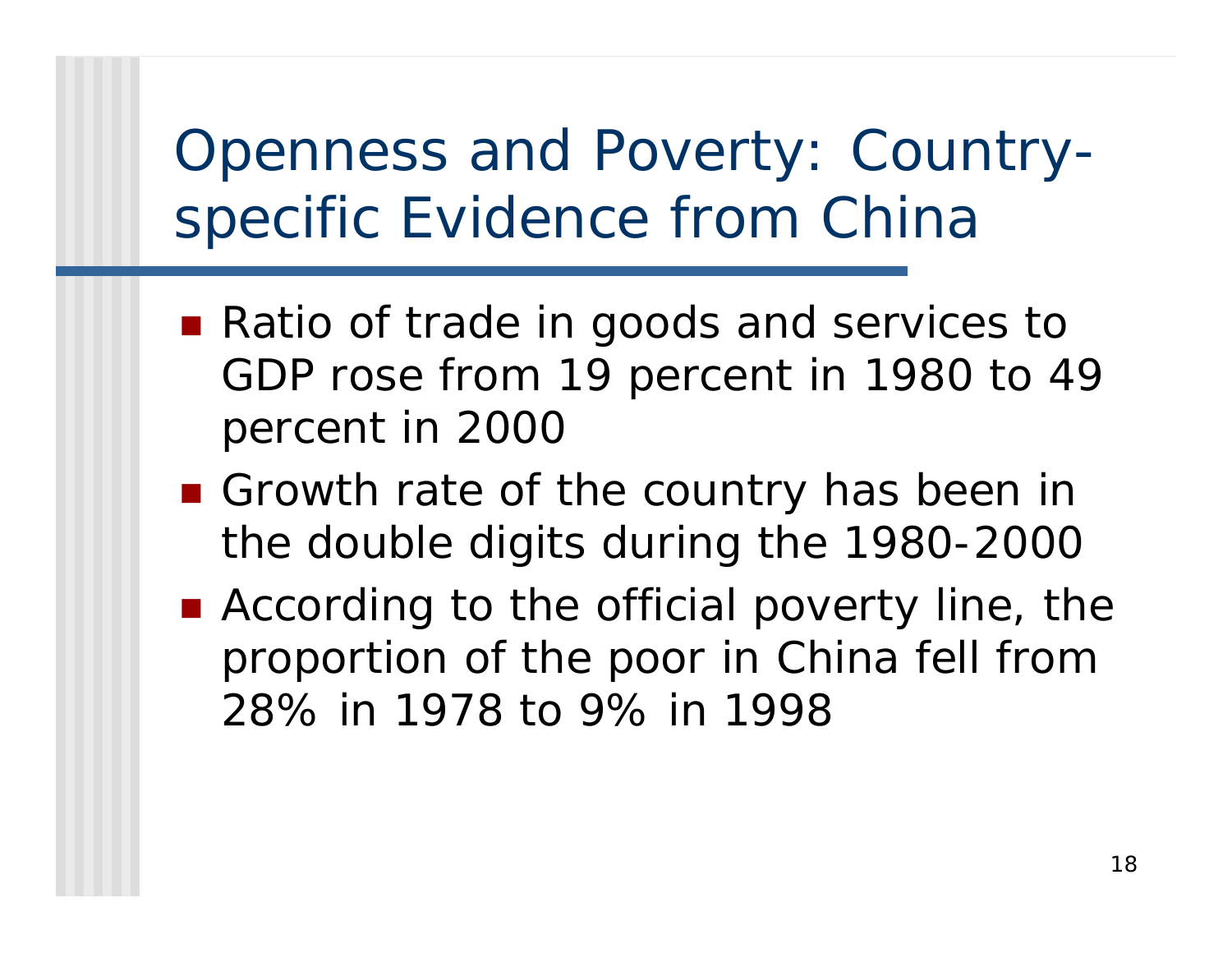#### Openness and Poverty: Countryspecific Evidence from 1960s Brazil

General impression seems to be that growth failed to deliver. But careful analysis by Gary Fields (1981) tells a different story.

- "The income distribution in 1970 was absolutely superior to the 1960 distribution."
- $\blacksquare$  "There was a small decline in the fraction of the economically active population classified as below the poverty line (according to my estimate, from 37% to 35.5%); but those who remained 'poor' experienced a marked percentage increase in real income (from onethird to as much as two-third higher)."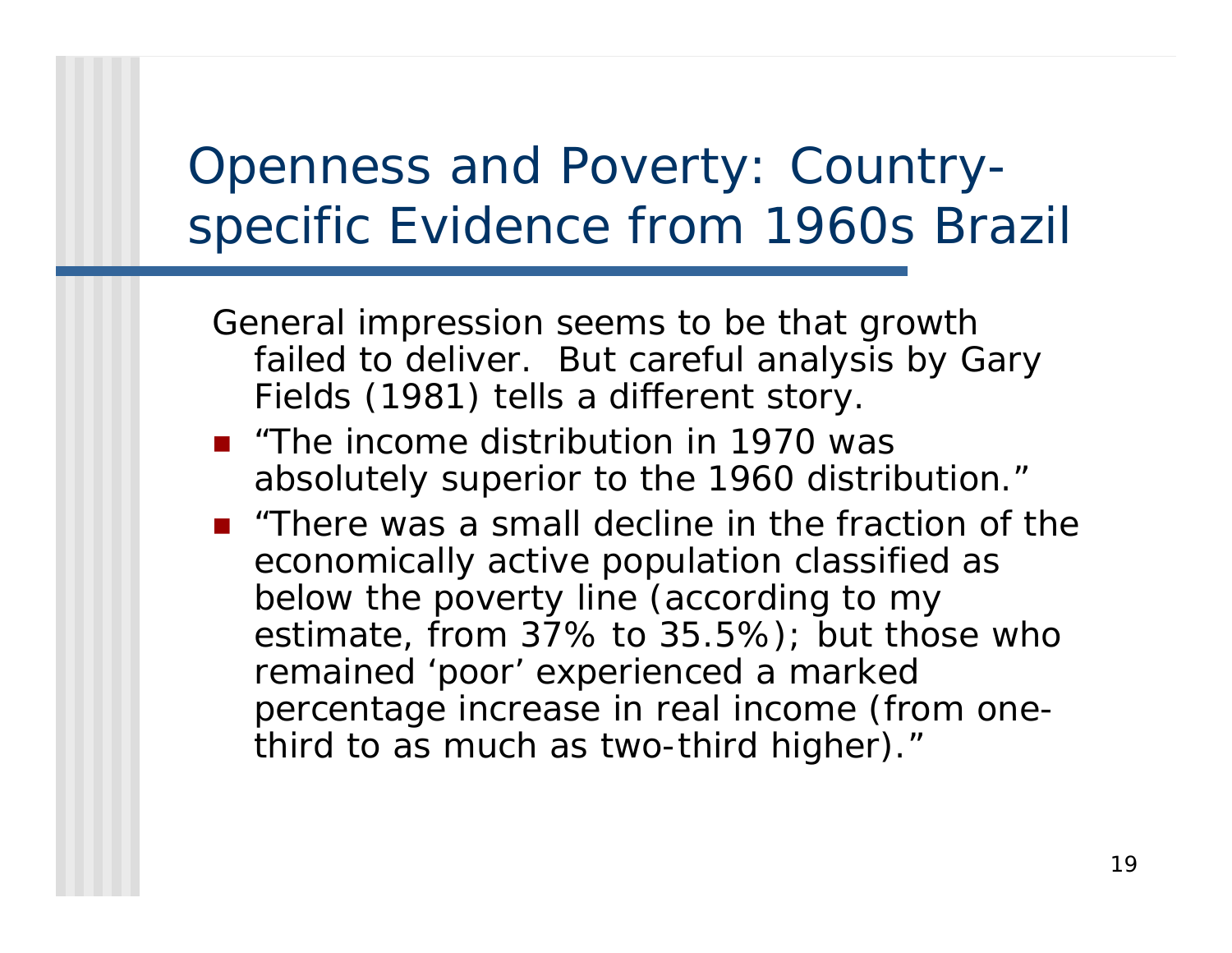#### Poverty Reduction in Brazil in the 1960s (Continued)

Recently, Ricardo Barros and Rosane Mendonca (undated) have taken a detailed fresh look at the data and restored the basic conclusion of Fields that poverty declined in Brazil during 1960s. They note, "Despite the growing inequality, the poorest 30 percent was not the group which benefited the least. Actually, the gains concentrated at the top and bottom of the distribution being almost non-existent or even negative at the middle of the distribution (fourth, fifth, sixth and seventh tenths)."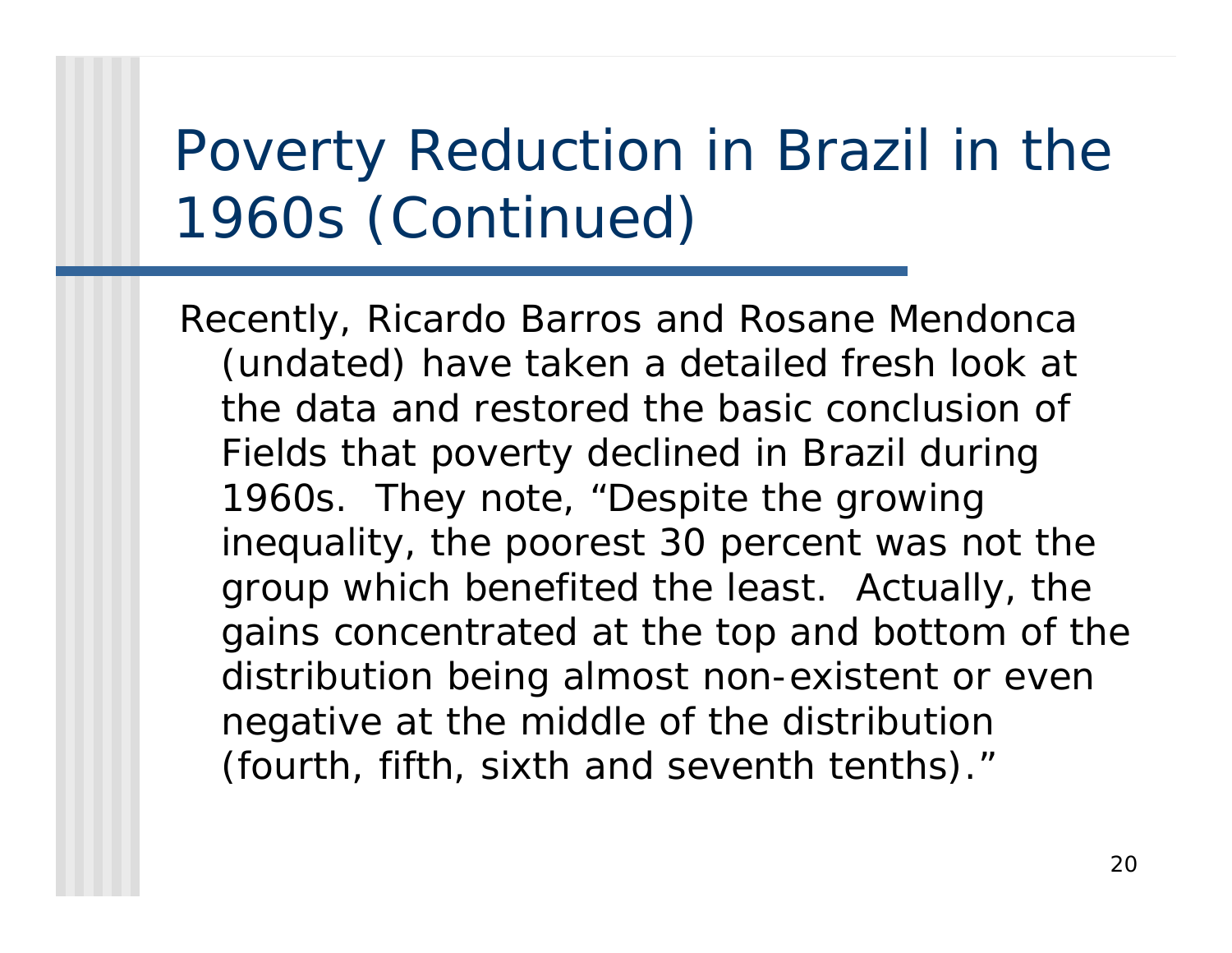#### Global Poverty



FIGURE 1. GLOBAL POVERTY RATES: PERCENTAGE OF PEOPLE LIVING ON LESS THAN \$1 PER DAY Source: Bourguignon and Morrisson (2002).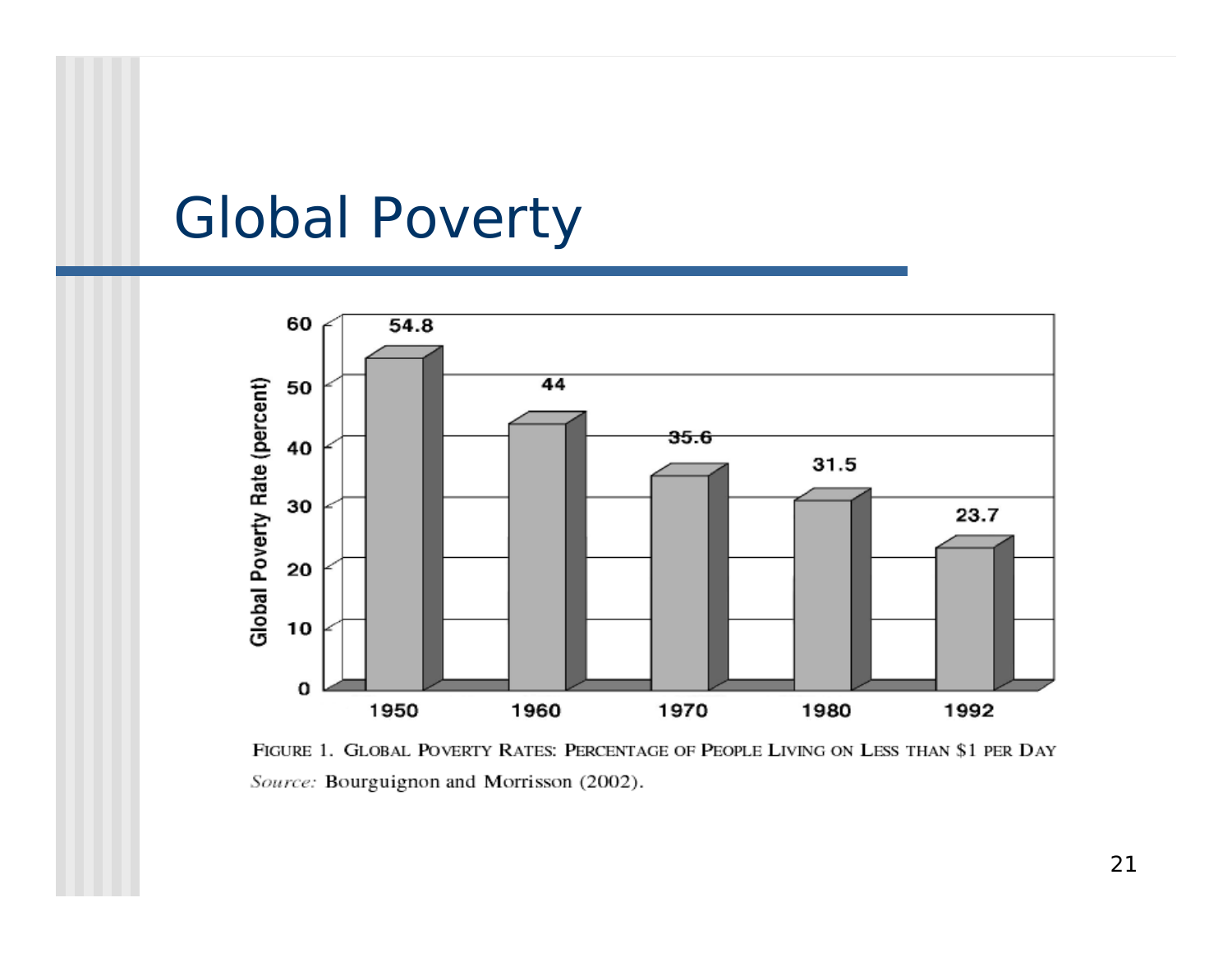#### Global Poverty Headcount (million): World Ban k (GEP 2006, Table 1.3)

|                                     | \$1 per day    |       | \$2 per day |       |
|-------------------------------------|----------------|-------|-------------|-------|
|                                     | 1990           | 2002  | 1990        | 2002  |
| East Asia and the Pacific           | 472            | 214   | 1,116       | 748   |
| China                               | 375            | 180   | 825         | 533   |
| Rest of East Asia and the Pacific   | 97             | 34    | 292         | 215   |
| <b>Europe and Central Asia</b>      | $\overline{2}$ | 10    | 23          | 76    |
| Latin America and the Caribbean     | 49             | 42    | 125         | 119   |
| <b>Middle East and North Africa</b> | 6              | 5     | 51          | 61    |
| South Asia                          | 462            | 437   | 958         | 1,091 |
| Sub-Saharan Africa                  | 227            | 303   | 382         | 516   |
| Total                               | 1,218          | 1,011 | 2,654       | 2,611 |
| <b>Excluding China</b>              | 844            | 831   | 1,829       | 2,078 |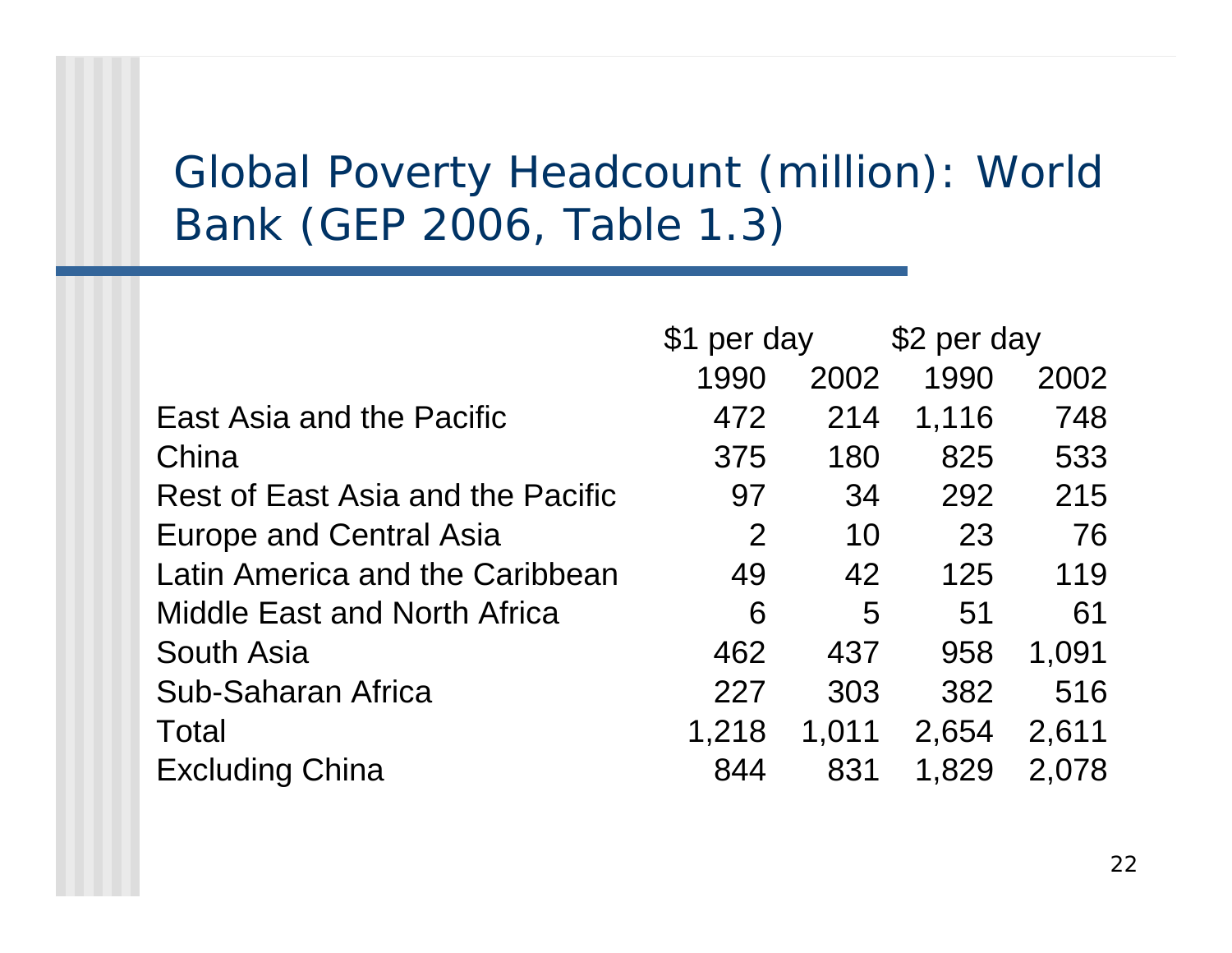#### Global Poverty Headcount Ratio (% of total population)—World Bank (GEP 2006)

|                                     | \$1 per day |      | \$2 per day |      |
|-------------------------------------|-------------|------|-------------|------|
|                                     | 1990        | 2002 | 1990        | 2002 |
| East Asia and the Pacific           | 29.6        | 14.9 | 69.9        | 40.7 |
| China                               | 33          | 16.6 | 72.6        | 41.6 |
| Rest of East Asia and the Pacific   | 21.1        | 10.8 | 63.2        | 38.6 |
| <b>Europe and Central Asia</b>      | 0.5         | 3.6  | 4.9         | 16.1 |
| Latin America and the Caribbean     | 11.3        | 9.5  | 28.4        | 22.6 |
| <b>Middle East and North Africa</b> | 2.3         | 2.4  | 21.4        | 19.8 |
| South Asia                          | 41.3        | 31.3 | 85.5        | 77.8 |
| Sub-Saharan Africa                  | 44.6        | 46.4 | 75          | 74.9 |
| Total                               | 27.9        | 21.1 | 60.8        | 49.9 |
| <b>Excluding China</b>              | 26.1        | 22.5 | 56.6        | 52.6 |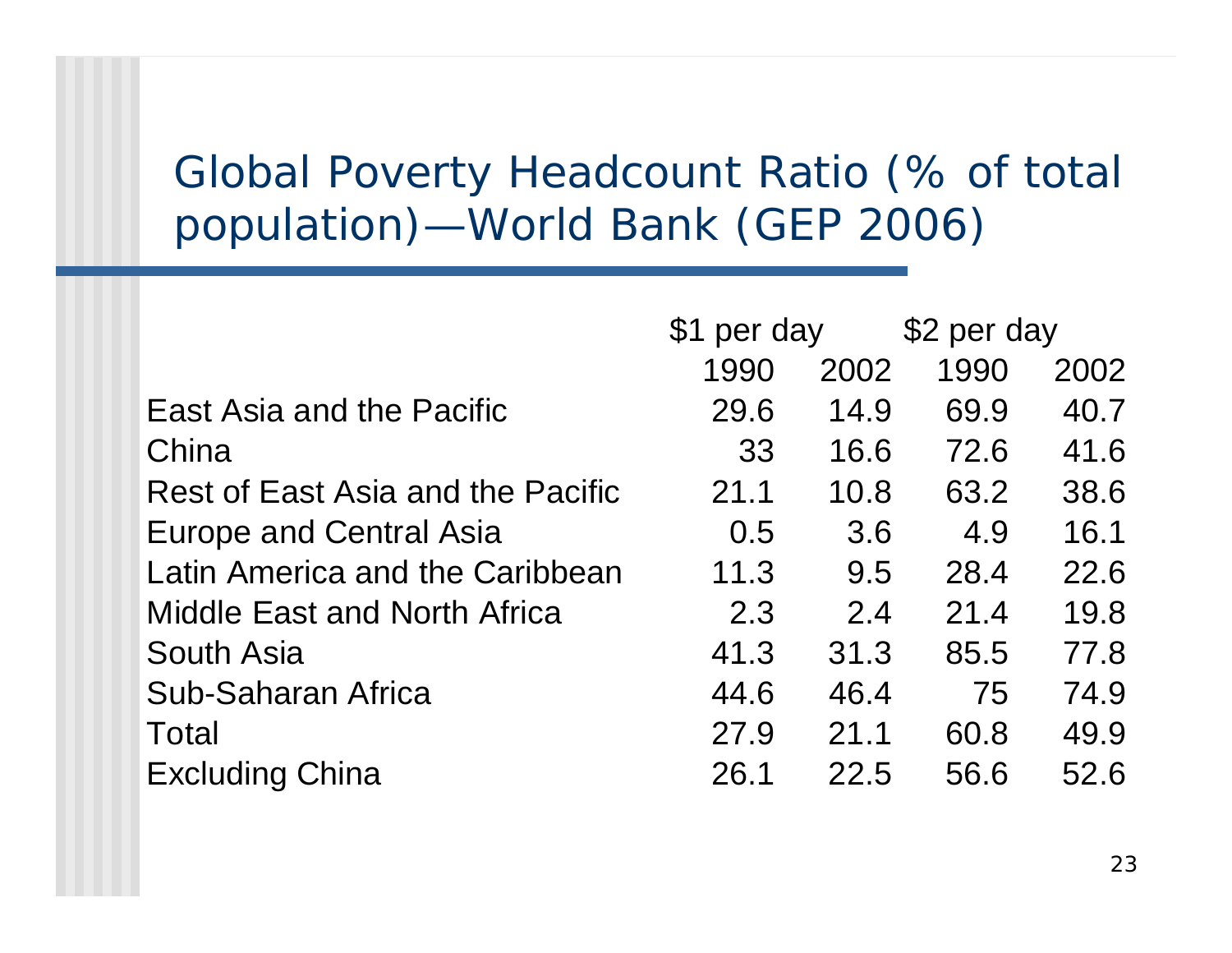## Why the World Bank numbers are too large

- Sample survey consumption expenditures do not fully capture growth (Xavier Salai-Martin—5% in 1998 by \$1 per day!)
- **India: World Bank poverty ratio is higher** than what most scholars and the Government of India have calculated using similar poverty lines
- **The same holds for China**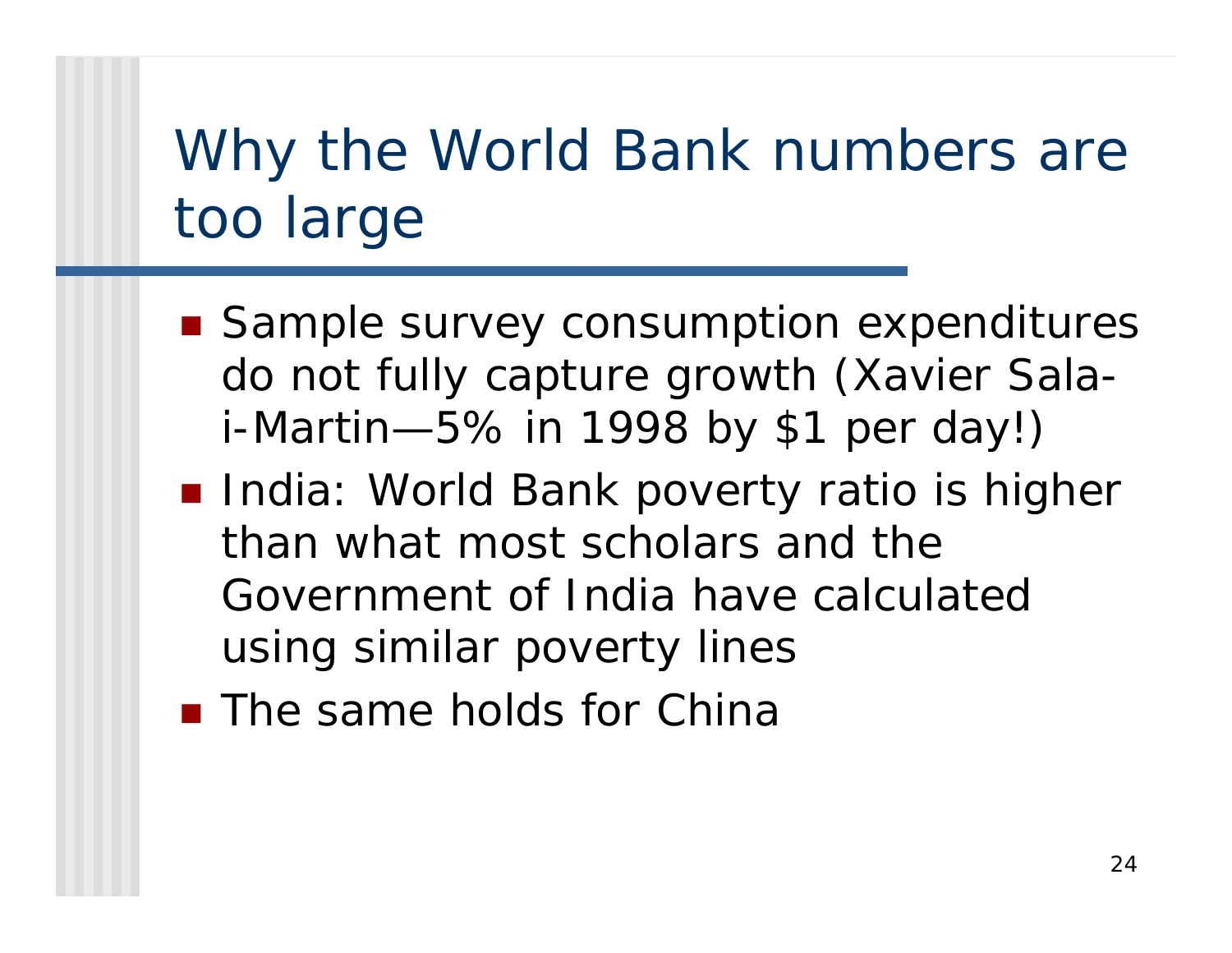# A brief look at inequality

- **Inequality within a natior**
- **Regional inequality**
- **E** Urban-rural inequality
- **n** International inequality
	- Across national per-capita incomes
	- **E** Across households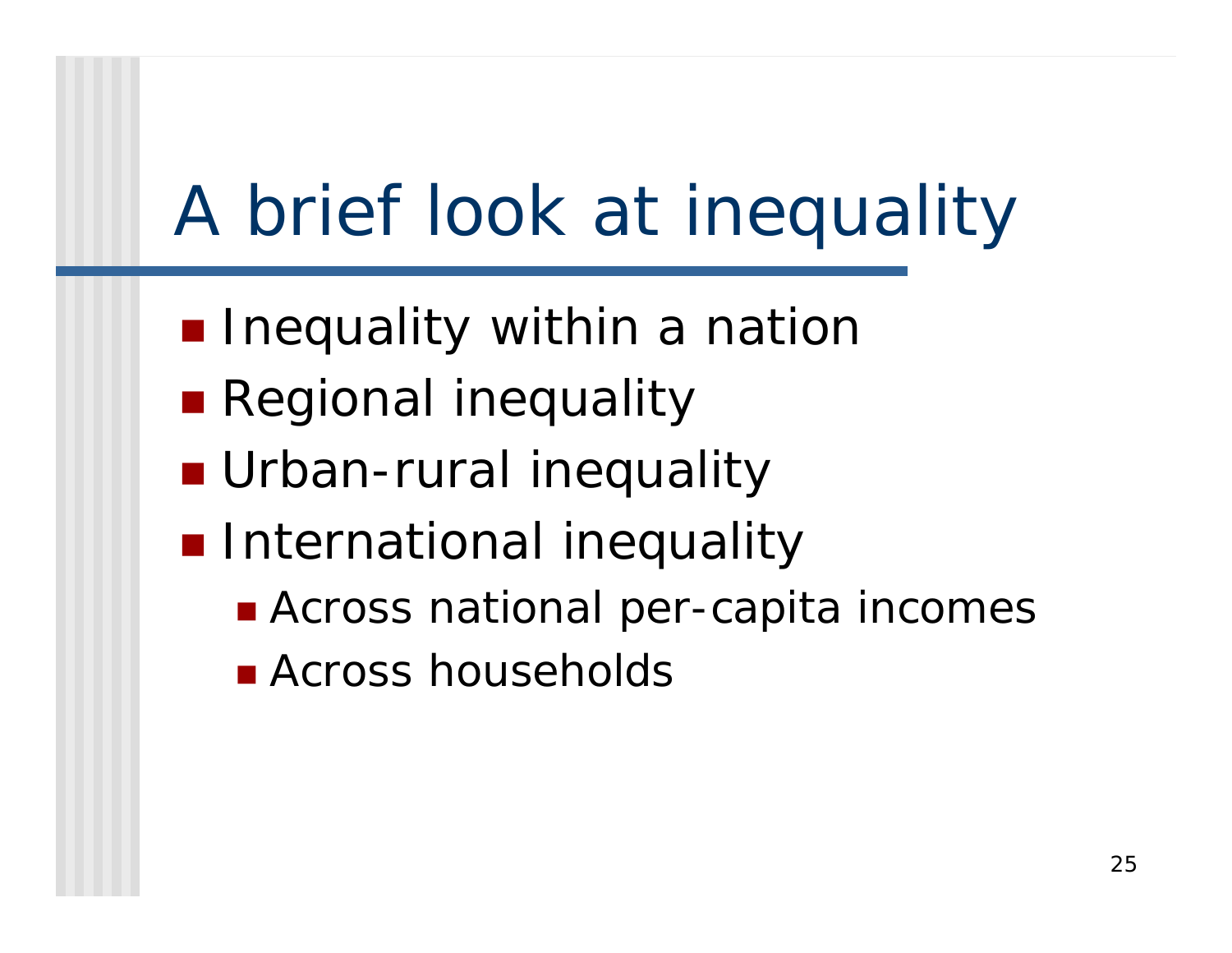Measuring Inequality: (Area between OO' and OAO')/(Triangular area under OO')

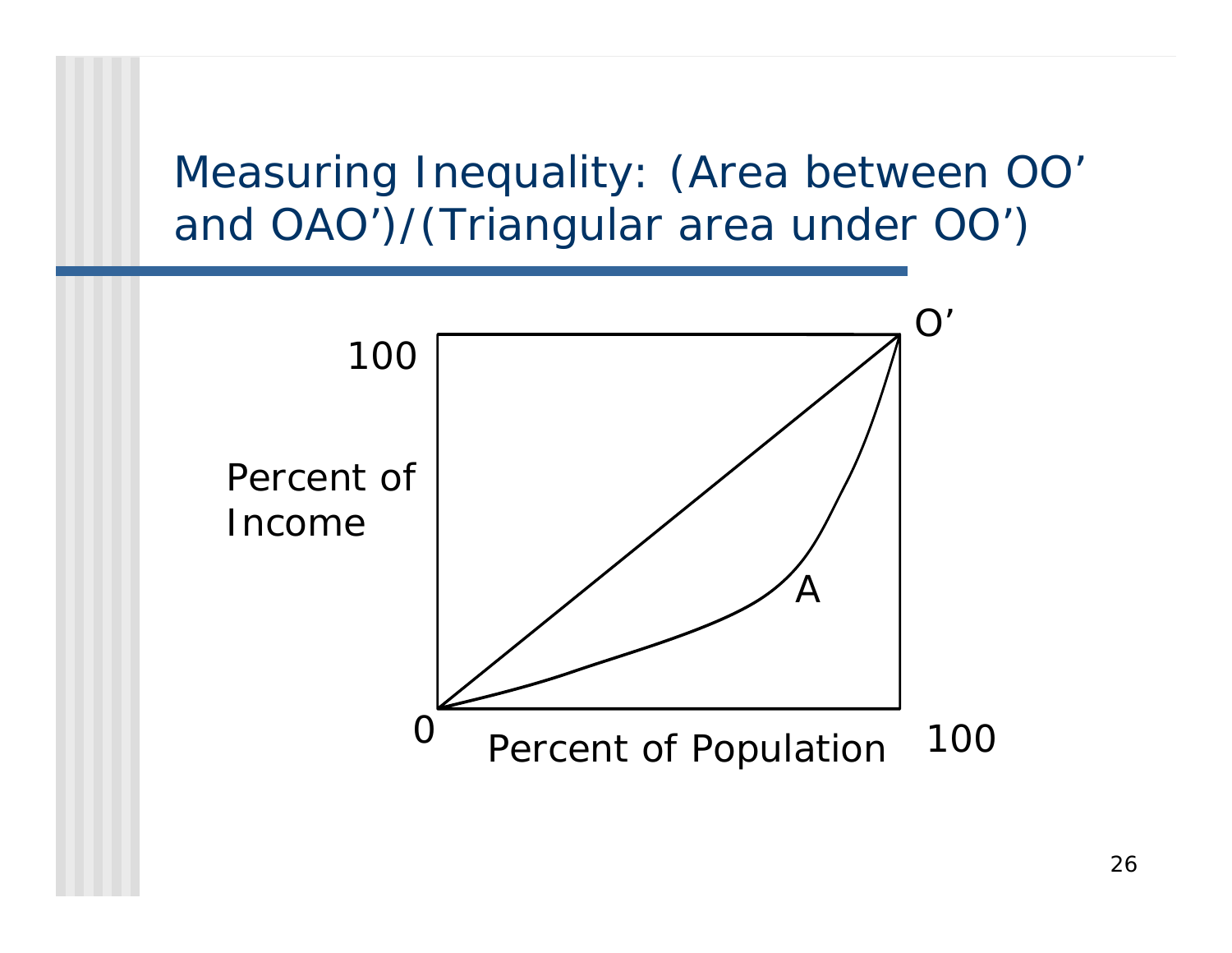Measuring Inequality: (Area between the diagonal and he curve)/(Triangular area under the diagonal)



Percent of Income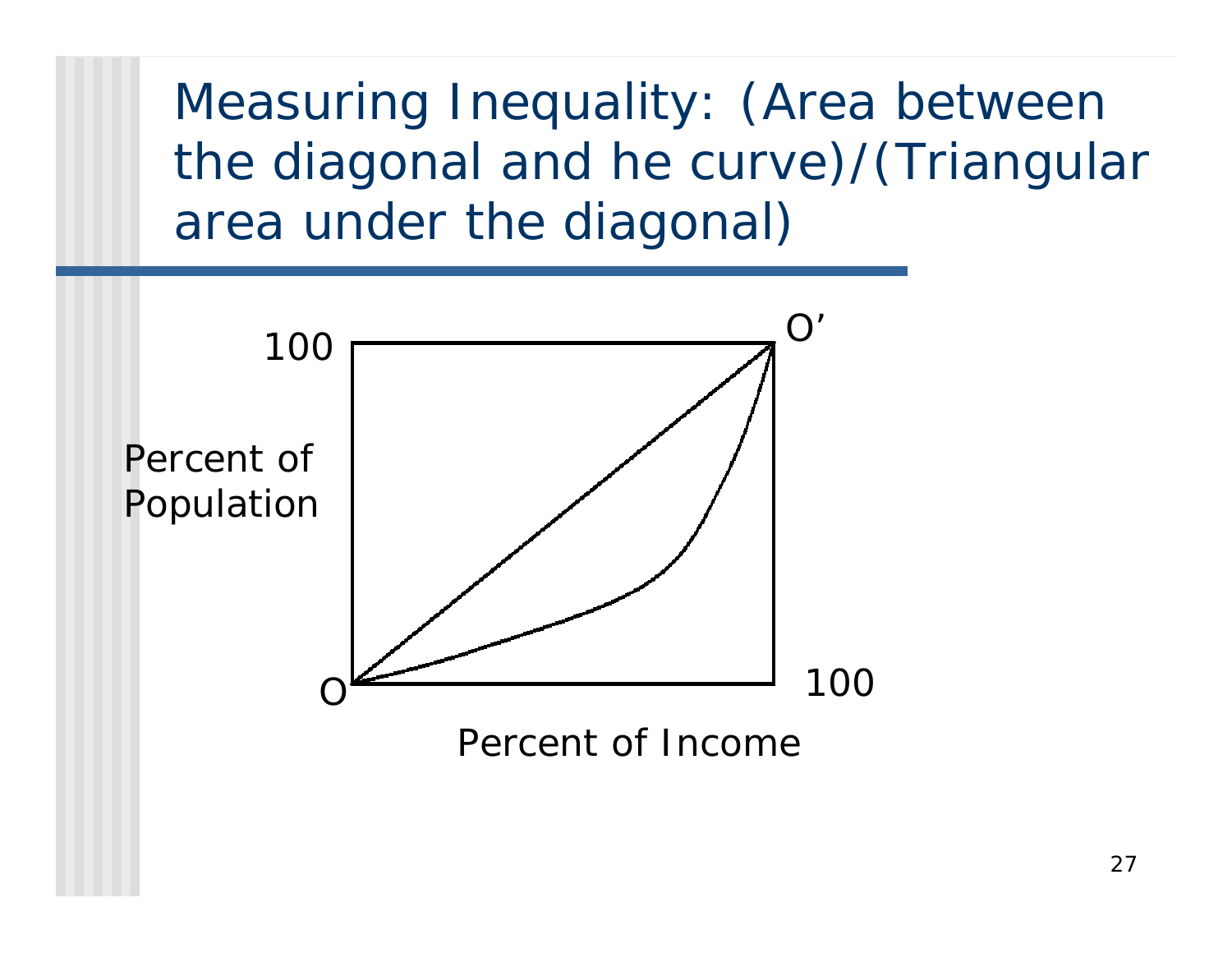#### Deininger and Squire (1996

- $\blacksquare$  No definite relationship between Growth and inequality
- 88 cases of positive growth: Inequality down in 45 and up in 43 cases
- 7 cases of negative growth: Inequality down in 2 and up in 5 cases
- **There is no Kuznets curve where by inequality rises with** growth at low levels of income and falls at high levels of income.
- **E** Gini changes very little over time: In the deininger and Squire sample, the average movement per year in Gini is 0.28 percentage points compared with average GDP growth of 2.61 percent
- **This has observation implies that growth does have a** pretty good chance of alleviating poverty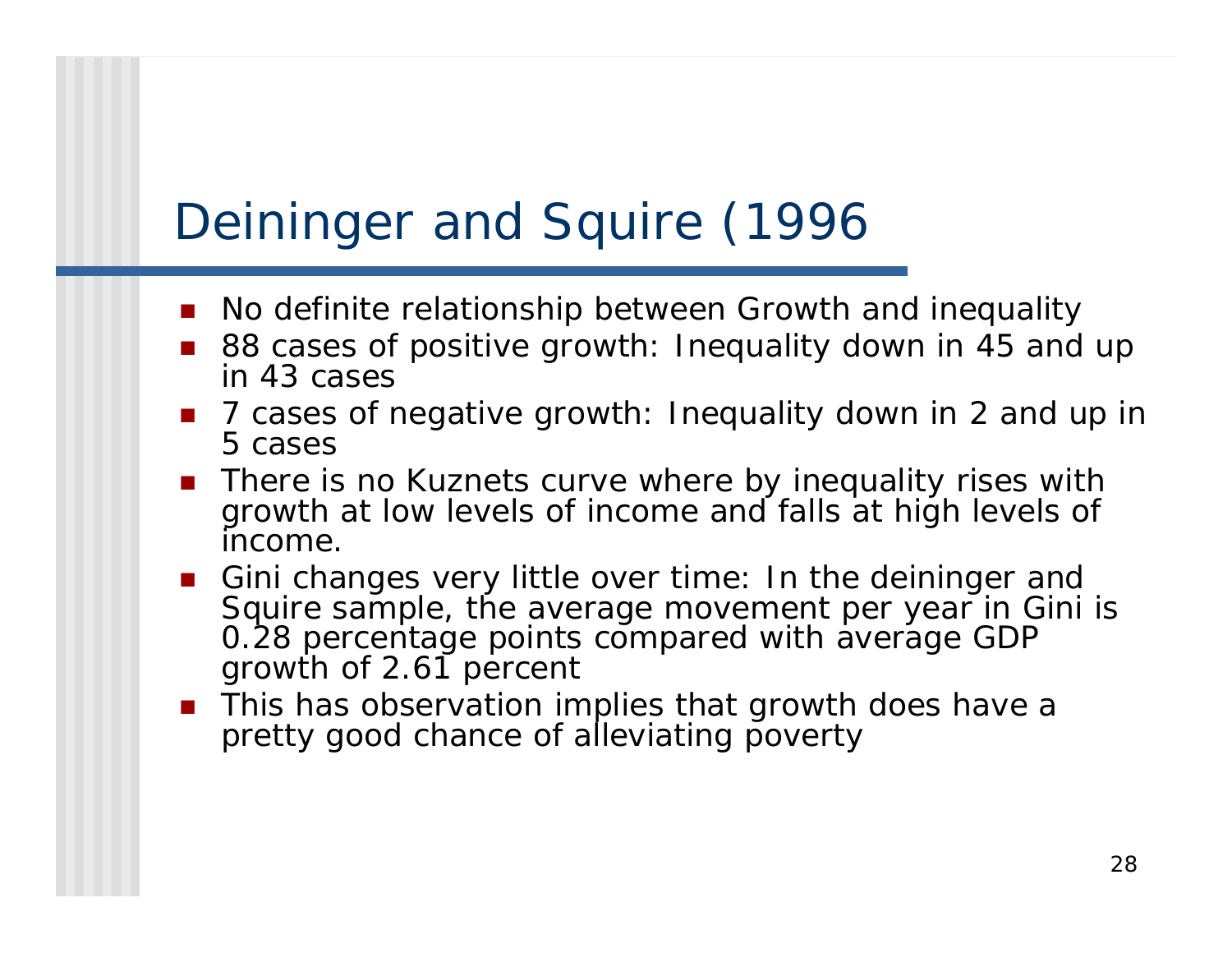#### International Inequality

- **Nether it has risen or fallen very much** depends on how you measure it
	- Distribution of per-capita incomes across nations has worsened
	- **Distribution of household incomes worldwide has** substantially improved (China and India)
- **International Inequality Matters a Lot Less: Does** an Indian farmer lose sleep over the living standard of his counterpart in the US? When it comes to inequality, one's immediate context matters much more.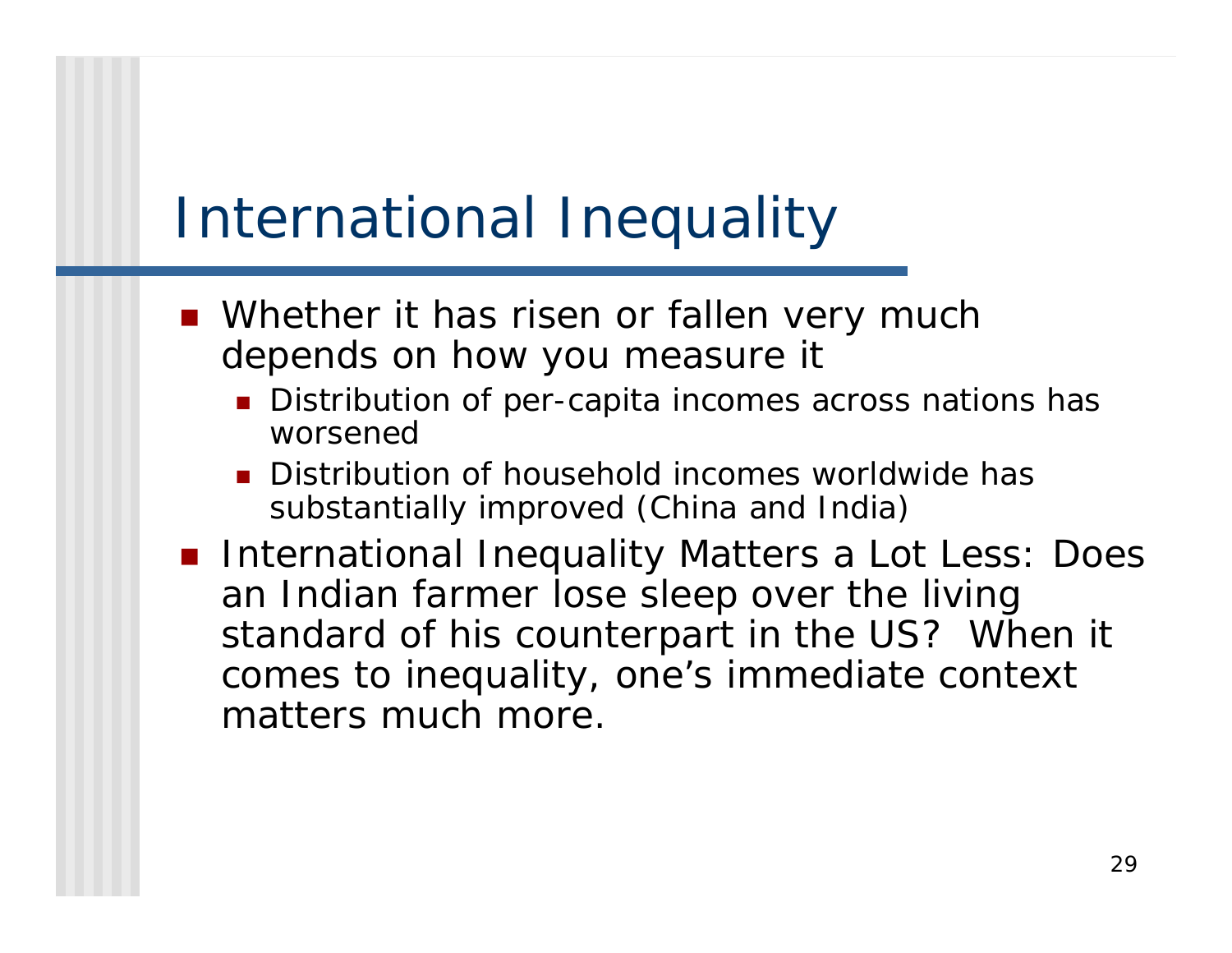#### Why Inequality is a lesser problem

- П Poverty reduction must gain priority
- $\mathcal{L}_{\text{max}}$ ■ Reduced inequality does not always lead to less poverty
- $\mathcal{L}_{\mathcal{A}}$  Preoccupation with inequality can lead to the adoption of populist but anti-growth policies (you are likely to strike at those who create wealth, as happened in India i n the 1960s and 1970)
- Regional imbalance:
	- What if you are making all regions better off even as some regions grow much faster?
	- **Focusing anti-poverty programs on the poor regions will** automatically r educe regional inequality
	- **Demonstration effect**
	- **•** Migratior
- **I** In a fast growing economy with a large population in the rural areas, rise i n urban-rural poverty is likely to be an essential p art of poverty reduction process. But politically, this i nequality is perhaps the hardest to manage.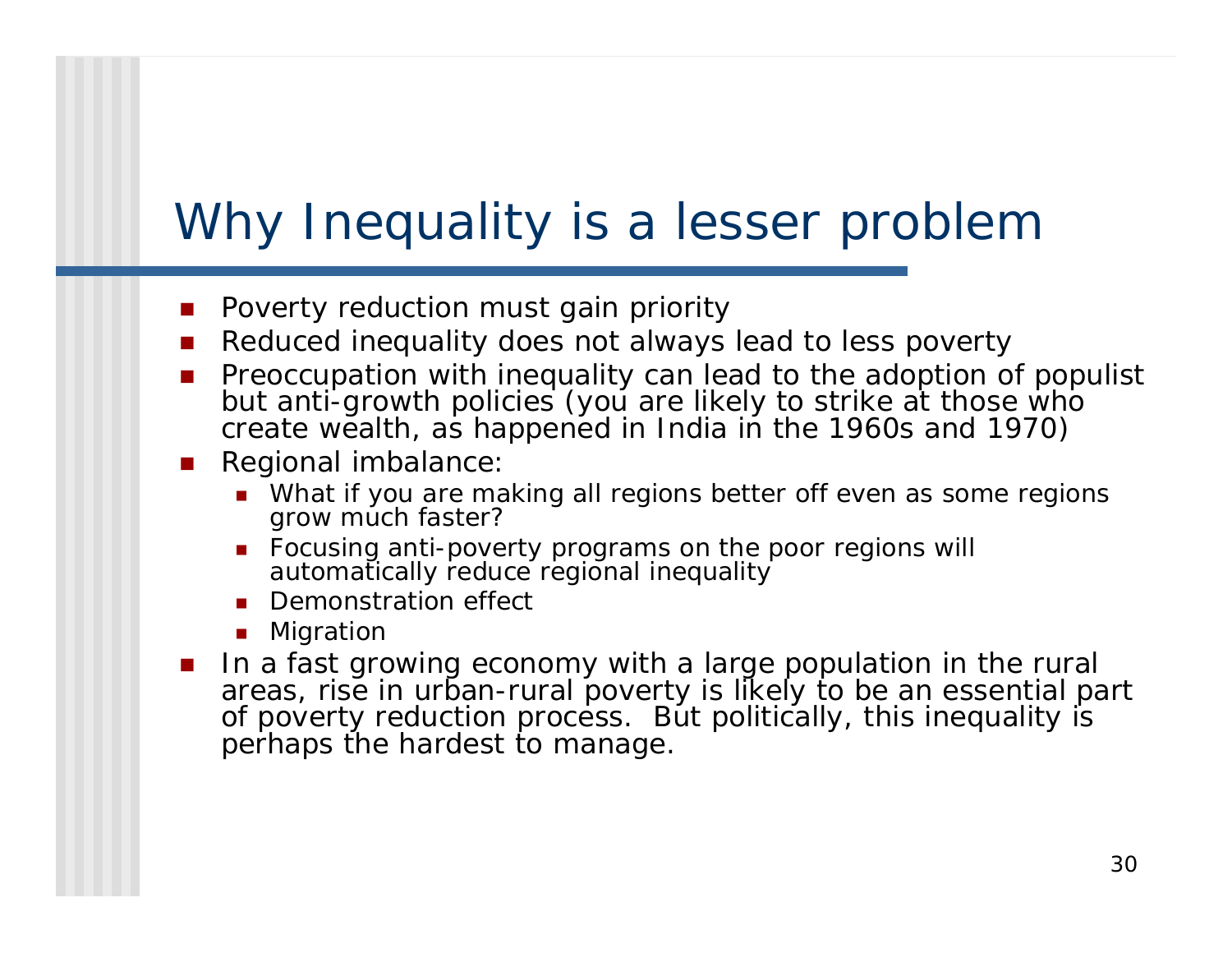#### Conclusions

- **Increased protection today is unlikely to** help either growth or poverty
- **Gradualism in liberalization can go a long** way towards minimizing the cost of dislocation
- **Nevertheless, when there is dislocation,** the remedy is adjustment assistance rather than sacrifice of liberalization and potential growth